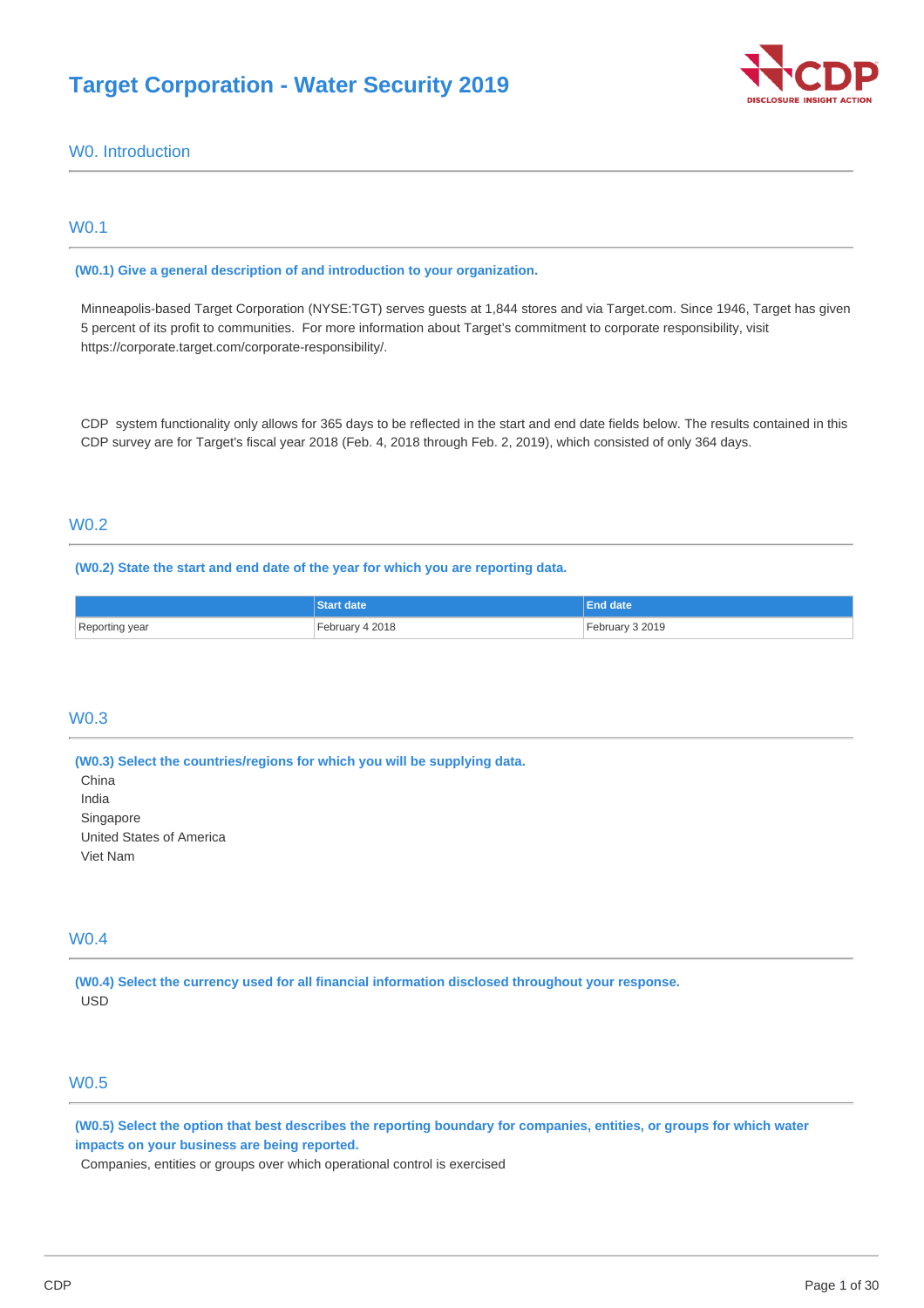# W0.6

**(W0.6) Within this boundary, are there any geographies, facilities, water aspects, or other exclusions from your disclosure?**  Yes

# W0.6a

## **(W0.6a) Please report the exclusions.**

|            | <b>Exclusion Please explain</b>                                                                                                                           |
|------------|-----------------------------------------------------------------------------------------------------------------------------------------------------------|
| Non US     | Our current disclosure does not include our administrative and operational facilities outside of the United States (buildings in India, and several small |
| facilities | offices scattered around the globe). These facilities are currently excluded due to a lack of reliable data on water consumption. Based on estimates of   |
|            | potential consumption from all of these sources, they are considered de minimis and would likely contribute a normal portion to our total consumption.    |

# W1. Current state

### W1.1

## **(W1.1) Rate the importance (current and future) of water quality and water quantity to the success of your business.**

|                                                                                                          | <b>Direct use</b><br>importance use<br>rating | Indirect<br>importance<br>rating | <b>Please explain</b>                                                                                                                                                                                                                                                                                                                                                                                                                                                                                                                                                                                                                                                                                                                                                                                                                            |
|----------------------------------------------------------------------------------------------------------|-----------------------------------------------|----------------------------------|--------------------------------------------------------------------------------------------------------------------------------------------------------------------------------------------------------------------------------------------------------------------------------------------------------------------------------------------------------------------------------------------------------------------------------------------------------------------------------------------------------------------------------------------------------------------------------------------------------------------------------------------------------------------------------------------------------------------------------------------------------------------------------------------------------------------------------------------------|
| Sufficient<br>amounts of<br>good quality<br>freshwater<br>available for<br>use                           | Important                                     | Important                        | We will focus our freshwater stewardship efforts in areas and on issues where our influence and support can help deliver<br>the greatest impact. Our water risk assessment has highlighted where properties and parts of our supply chain are<br>exposed to high risk and our stores and the communities they sit within are dealing with record-level droughts and flooding<br>in certain basins.                                                                                                                                                                                                                                                                                                                                                                                                                                               |
| Sufficient<br>amounts of<br>recycled,<br>brackish<br>and/or<br>produced<br>water<br>available for<br>use | Have not<br>evaluated                         | Have not<br>evaluated            | Many of our stores are designed with storm water systems in the parking lot and grounds to collect and clean rainwater<br>before it flows into the ground. We complement the native landscapes with features like rain gardens that naturally slow<br>and clean storm water runoff and mitigate flooding. Given Target's growing interest in freshwater stewardship, we<br>anticipate evaluating the use of recycled, brackish and/or produced water in the future. We continued to work toward<br>incorporating native landscaping in the landscape areas of new U.S. stores; this work began in 2015. Realizing the<br>potential for changes to water availability around the world, we also set a goal to reduce our water consumption by 15<br>percent for our stores, distribution centers, and headquarters locations in the U.S. by 2025. |

# W1.2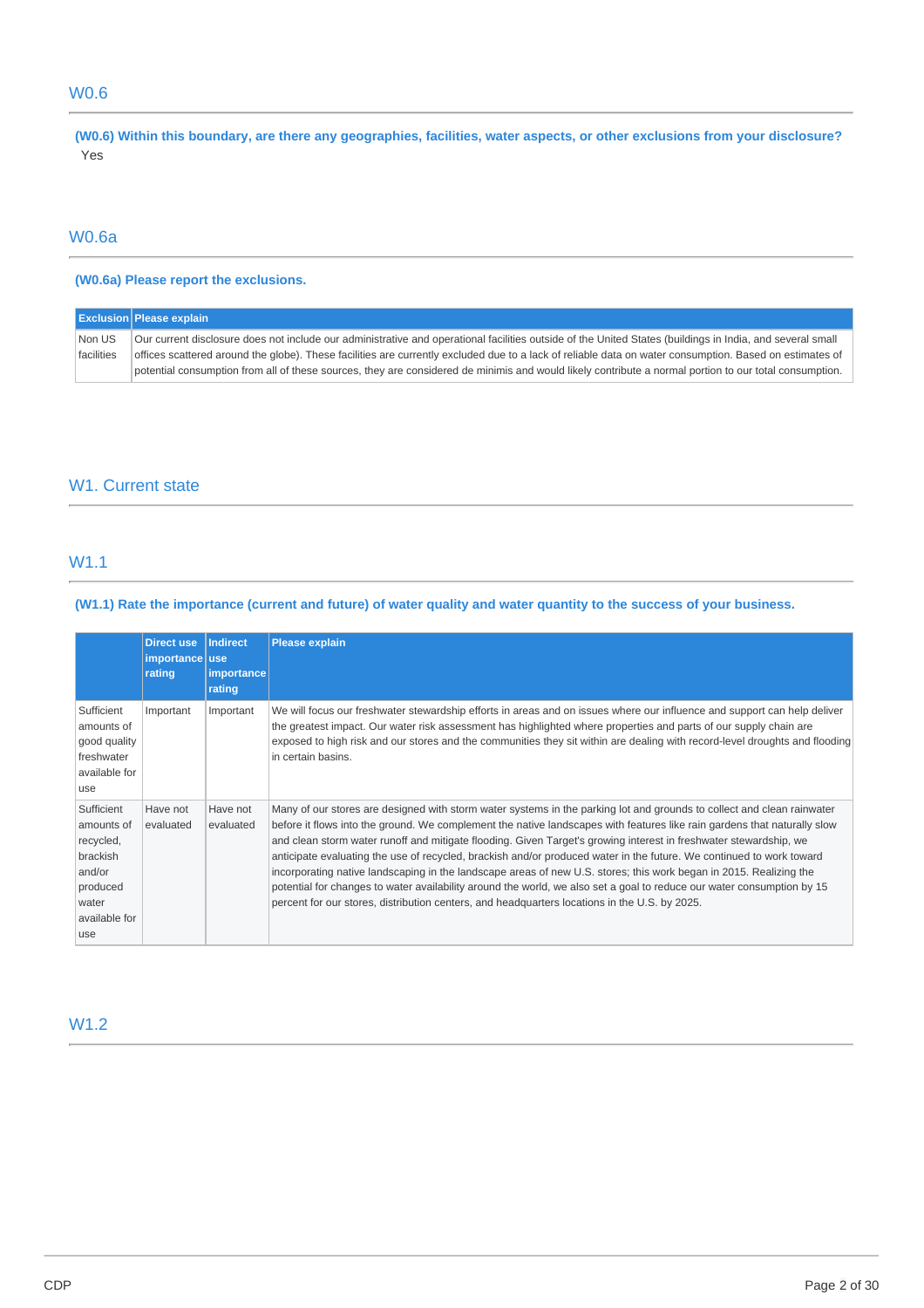# **(W1.2) Across all your operations, what proportion of the following water aspects are regularly measured and monitored?**

|                                                                                                                                     | % of<br>sites/facilities/operations | <b>Please explain</b>                                                                                                                                                                                                                                                                                                                                                                                                                                                                                    |
|-------------------------------------------------------------------------------------------------------------------------------------|-------------------------------------|----------------------------------------------------------------------------------------------------------------------------------------------------------------------------------------------------------------------------------------------------------------------------------------------------------------------------------------------------------------------------------------------------------------------------------------------------------------------------------------------------------|
| Water withdrawals - total<br>volumes                                                                                                | 76-99                               | Target consumes water almost exclusively from municipal water utilities and uses utility bills to calculate<br>withdrawal volumes. A small number of sites (less than 1% of stores) use well water or lake/pond water<br>for irrigation, and we do not have a meter at these facilities to report the amount of water captured and<br>used for irrigation there.                                                                                                                                         |
| Water withdrawals - volumes 100%<br>from water stressed areas                                                                       |                                     | Using WRI baseline water stress characterizations of high or extremely high, our direct operations water<br>withdrawals at stores, distribution centers, and headquarters locations in the U.S. from areas with water<br>stress was 5,701 ML for 2018. This equates to 51% of our water withdrawal.                                                                                                                                                                                                      |
| Water withdrawals - volumes 76-99<br>by source                                                                                      |                                     | Target consumes water almost exclusively from municipal water utilities and uses utility bills to calculate<br>withdrawal volumes. A small number of sites (less than 1% of stores) use well water or lake/pond water<br>for irrigation, and we do not have a meter at these facilities to report the amount of water captured and<br>used for irrigation there.                                                                                                                                         |
| Entrained water associated<br>with your metals & mining<br>sector activities - total<br>volumes [only metals and<br>mining sectors] | <not applicable=""></not>           | <not applicable=""></not>                                                                                                                                                                                                                                                                                                                                                                                                                                                                                |
| Produced water associated<br>with your oil & gas sector<br>activities - total volumes [only<br>oil and gas sector]                  | <not applicable=""></not>           | <not applicable=""></not>                                                                                                                                                                                                                                                                                                                                                                                                                                                                                |
| Water withdrawals quality                                                                                                           | Not monitored                       | Target consumes water almost exclusively from municipal water utilities. Starting in 2006, construction of<br>new stores and stores undergoing remodels required testing of municipal water quality for water<br>hardness. This equates to roughly 91% of our open stores. A small number of sites (less than 1% of<br>stores) use well water or lake/pond water for irrigation, and we do not have a meter at these facilities to<br>report the amount of water captured and used for irrigation there. |
| Water discharges - total<br>volumes                                                                                                 | Not monitored                       | Our withdrawn water is discharged to municipal systems for treatment; however, at this time, Target<br>does not track the amount of water discharged.                                                                                                                                                                                                                                                                                                                                                    |
| Water discharges - volumes<br>by destination                                                                                        | Not monitored                       | Our withdrawn water is discharged to municipal systems for treatment; however, at this time, Target<br>does not track the amount of water discharged.                                                                                                                                                                                                                                                                                                                                                    |
| Water discharges - volumes<br>by treatment method                                                                                   | Not monitored                       | Our withdrawn water is discharged to municipal systems for treatment; however, at this time, Target<br>does not track the amount of water discharged.                                                                                                                                                                                                                                                                                                                                                    |
| Water discharge quality - by<br>standard effluent parameters                                                                        | Not monitored                       | Our withdrawn water is discharged to municipal systems for treatment; however, at this time, Target<br>does not track the amount of water discharged.                                                                                                                                                                                                                                                                                                                                                    |
| Water discharge quality –<br>temperature                                                                                            | Not monitored                       | Our withdrawn water is discharged to municipal systems for treatment; however, at this time, Target<br>does not track the amount of water discharged.                                                                                                                                                                                                                                                                                                                                                    |
| Water consumption - total<br>volume                                                                                                 | Not monitored                       | Although Target measures and tracks our usage amounts, we do not measure our discharge volumes,<br>and therefore cannot quantify our net consumption. However, most of Target's water usage indoors is<br>discharged directly to the sanitary sewer system except for some water used in our food and beverage<br>operations.                                                                                                                                                                            |
| Water recycled/reused                                                                                                               | Not monitored                       |                                                                                                                                                                                                                                                                                                                                                                                                                                                                                                          |
| The provision of fully-<br>functioning, safely managed<br>WASH services to all workers                                              | 100%                                | Target provides bathrooms and drinking water at all U.S. stores, distribution centers, and headquarters<br>buildings.                                                                                                                                                                                                                                                                                                                                                                                    |

# W1.2b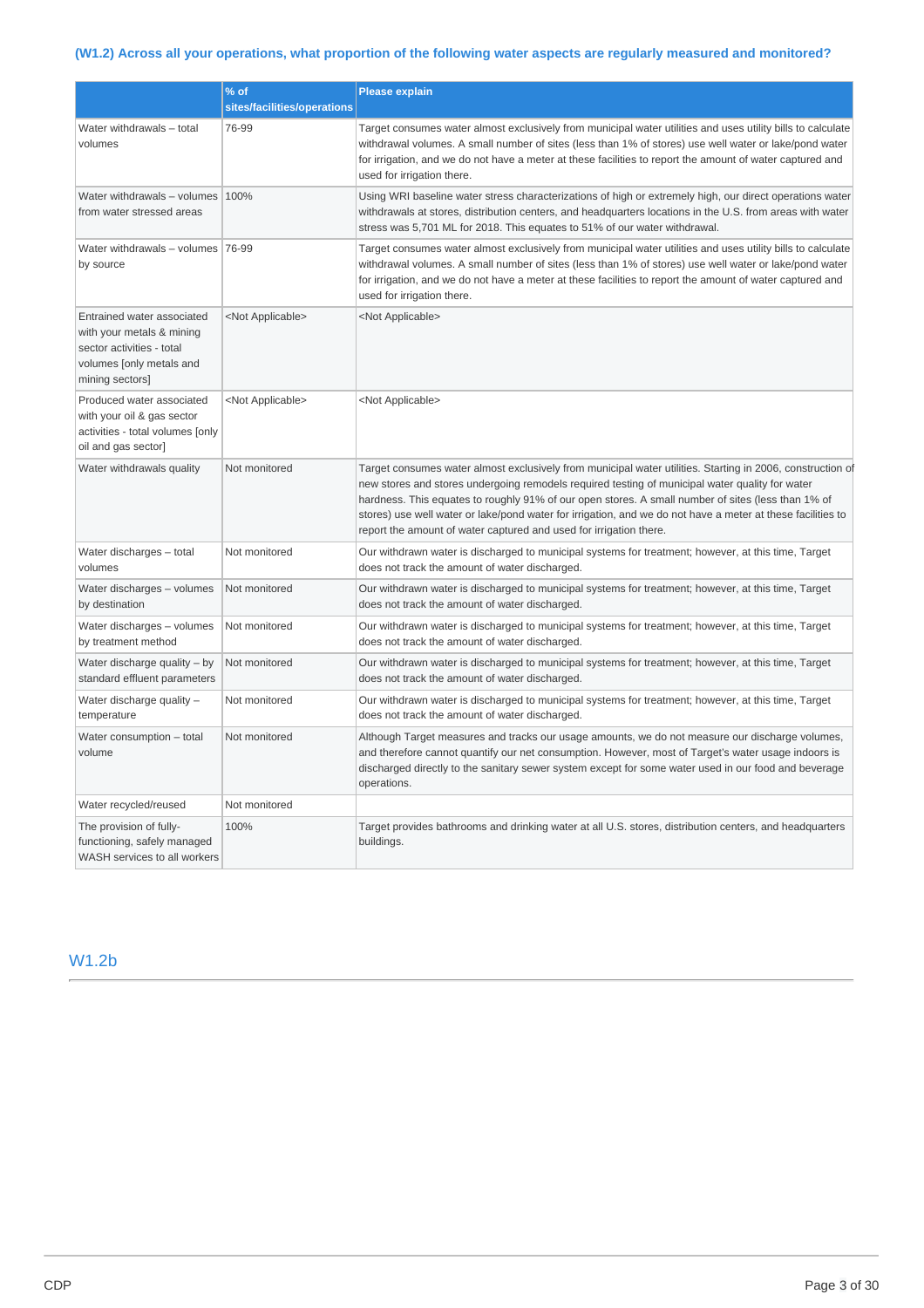### **(W1.2b) What are the total volumes of water withdrawn, discharged, and consumed across all your operations, and how do these volumes compare to the previous reporting year?**

|                      | <b>Volume</b><br>(megaliters/year) with | previous<br>reporting<br>year | <b>Comparison Please explain</b>                                                                                                                                                                                                                                                                                                                                                                                                                                                                                                  |
|----------------------|-----------------------------------------|-------------------------------|-----------------------------------------------------------------------------------------------------------------------------------------------------------------------------------------------------------------------------------------------------------------------------------------------------------------------------------------------------------------------------------------------------------------------------------------------------------------------------------------------------------------------------------|
| Total<br>withdrawals | 11107                                   | About the<br>same             | For our U.S. direct operations, including stores, distribution centers, and headquarters locations, our buildings'<br>water is supplied via municipal systems, and a small percentage of our buildings (less than one percent) directly<br>withdraw water via water wells for irrigation. At this time, Target does not track water use by withdrawal at the<br>handful of locations that utilize well water. For 2018, Target's water withdrawal from third-party water suppliers was<br>11,107 ML, down from 11,571 ML in 2017. |
| Total<br>discharges  |                                         | Please<br>select              |                                                                                                                                                                                                                                                                                                                                                                                                                                                                                                                                   |
| Total<br>consumption |                                         | Please<br>select              | Although Target measures and tracks our withdrawal amounts, we do not measure our discharge volumes, and<br>therefore cannot quantify our net consumption. However, most of Target's water usage indoors is discharged<br>directly to the sanitary sewer system except for some water used in our food and beverage operations. Target's<br>statement of water consumption in the past has been equal to its water withdrawals, and therefore an<br>overstatement of consumption.                                                 |

# W1.2d

### **(W1.2d) Provide the proportion of your total withdrawals sourced from water stressed areas.**

|        | $\sqrt{26}$<br>withdrawn with<br>from<br>stressed<br><b>areas</b> | <b>previous</b><br>reporting<br>vear | tool                   | <b>Comparison Identification Please explain</b>                                                                                                                                                                                                                                                                                                                                                                                                                                                                                                                                                                                                                                        |
|--------|-------------------------------------------------------------------|--------------------------------------|------------------------|----------------------------------------------------------------------------------------------------------------------------------------------------------------------------------------------------------------------------------------------------------------------------------------------------------------------------------------------------------------------------------------------------------------------------------------------------------------------------------------------------------------------------------------------------------------------------------------------------------------------------------------------------------------------------------------|
| Row 51 |                                                                   | Higher                               | <b>WRI</b><br>Aqueduct | In 2017, Target engaged WWF to conduct a water risk assessment for our direct operations including our stores<br>and distribution centers. The Water Risk Filter identified that 22% of Target's store water withdrawals were in areas<br>of high stress. In 2018, Target expanded our risk analysis to include evaluating our headquarters locations along<br>with our stores and distribution centers. To align with the GRI standards, we have changed our analysis and<br>because of this, our reported water withdrawal from stressed areas has increased from 2017. Using the WRI<br>Aqueduct tool, Target has identified that 51% of our water withdrawal is in stressed areas. |

# W1.2h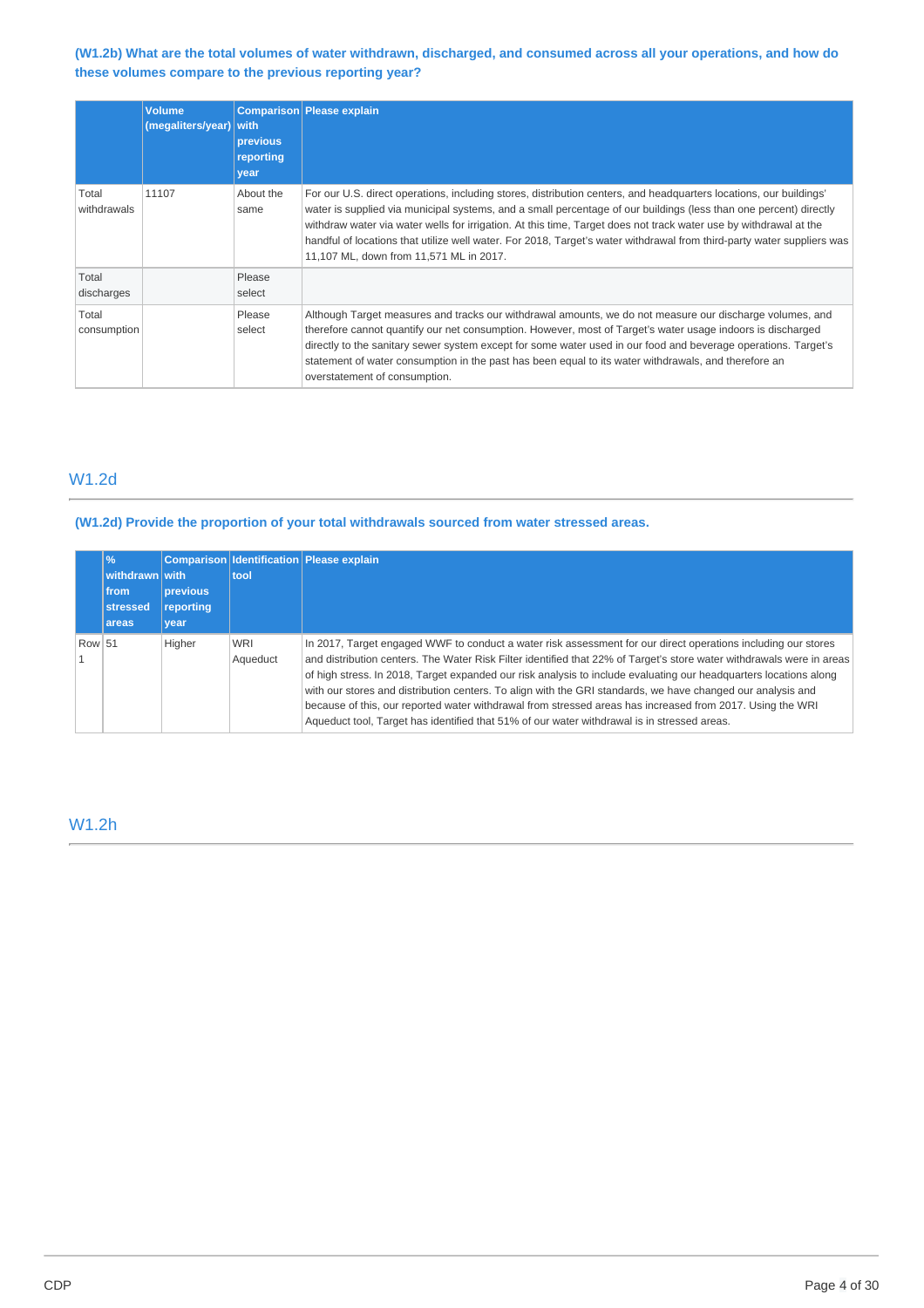#### **(W1.2h) Provide total water withdrawal data by source.**

|                                                                                           | <b>Relevance Volume</b>           | (megaliters/year)         | with<br>previous<br>reporting<br>vear | <b>Comparison Please explain</b>                                                                                                                                                                                                                                                                                                                                  |
|-------------------------------------------------------------------------------------------|-----------------------------------|---------------------------|---------------------------------------|-------------------------------------------------------------------------------------------------------------------------------------------------------------------------------------------------------------------------------------------------------------------------------------------------------------------------------------------------------------------|
| Fresh surface water,<br>including rainwater,<br>water from wetlands.<br>rivers, and lakes | Relevant<br>but volume<br>unknown | <not applicable=""></not> | $<$ Not<br>Applicable>                | Target withdraws water almost exclusively from municipal water utilities and uses utility bills<br>to calculate withdrawal volumes. A small number of sites (less than 1% of stores) use<br>lake/pond water for irrigation, and we do not have a meter at these facilities to report the<br>amount of water captured and used within those irrigation operations. |
| Brackish surface<br>water/Seawater                                                        | <b>Not</b><br>relevant            | <not applicable=""></not> | $<$ Not<br>Applicable>                | Target's water comes almost exclusively from municipal water utilities.                                                                                                                                                                                                                                                                                           |
| Groundwater-<br>renewable                                                                 | Not<br>relevant                   | <not applicable=""></not> | $<$ Not<br>Applicable>                | Target's water comes almost exclusively from municipal water utilities.                                                                                                                                                                                                                                                                                           |
| Groundwater - non-<br>renewable                                                           | Relevant<br>but volume<br>unknown | <not applicable=""></not> | $<$ Not<br>Applicable>                | Target consumes water almost exclusively from municipal water utilities and uses utility bills<br>to calculate withdrawal volumes. A small number of sites (less than 1% of stores) use well<br>water for irrigation, and we do not have a meter at these facilities to report the amount of<br>water captured and used within those irrigation operations.       |
| Produced/Entrained<br>water                                                               | Not<br>relevant                   | <not applicable=""></not> | $<$ Not<br>Applicable>                | Target's water comes almost exclusively from municipal water utilities.                                                                                                                                                                                                                                                                                           |
| Third party sources                                                                       | Relevant                          | 11107                     | Lower                                 | Target's water comes almost exclusively from municipal water utilities We saved more than<br>40 million gallons in 2018 by optimizing the irrigation systems at 270 stores. This work,<br>started in 2016, won Target the 2018 Irrigation Association Vanguard Award for innovation.<br>Withdrawals were 11,107 ML, down from 11,571 ML in 2017.                  |

### W1.4

**(W1.4) Do you engage with your value chain on water-related issues?**  Yes, our suppliers

#### W1.4a

**(W1.4a) What proportion of suppliers do you request to report on their water use, risks and/or management information and what proportion of your procurement spend does this represent?** 

**Row 1** 

**% of suppliers by number**  76-100%

**% of total procurement spend**  Unknown

#### **Rationale for this coverage**

Target requests environmental data inclusive of water use and management from all owned-brand general merchandise manufacturers (including Apparel, Accessories, Home and Hardlines).

#### **Impact of the engagement and measures of success**

Target utilizes this data to inform participation in water efficiency programs and to prioritize our engagement on water quality and use with our manufacturing supply chain. To date we have worked with Target's owned-brand suppliers via improvement programs to increase their water efficiency resulting in over 3.3 million cubic liters of water savings.

### **Comment**

We request all of our owned-brand suppliers complete the SAC Higg Index assessment (except those regulated by FDA), which is considered as Target reports on our water use, risks and management information. To date we have worked with Target's ownedbrand suppliers via improvement programs to increase their water efficiency resulting in over 3.3 million cubic liters of water savings.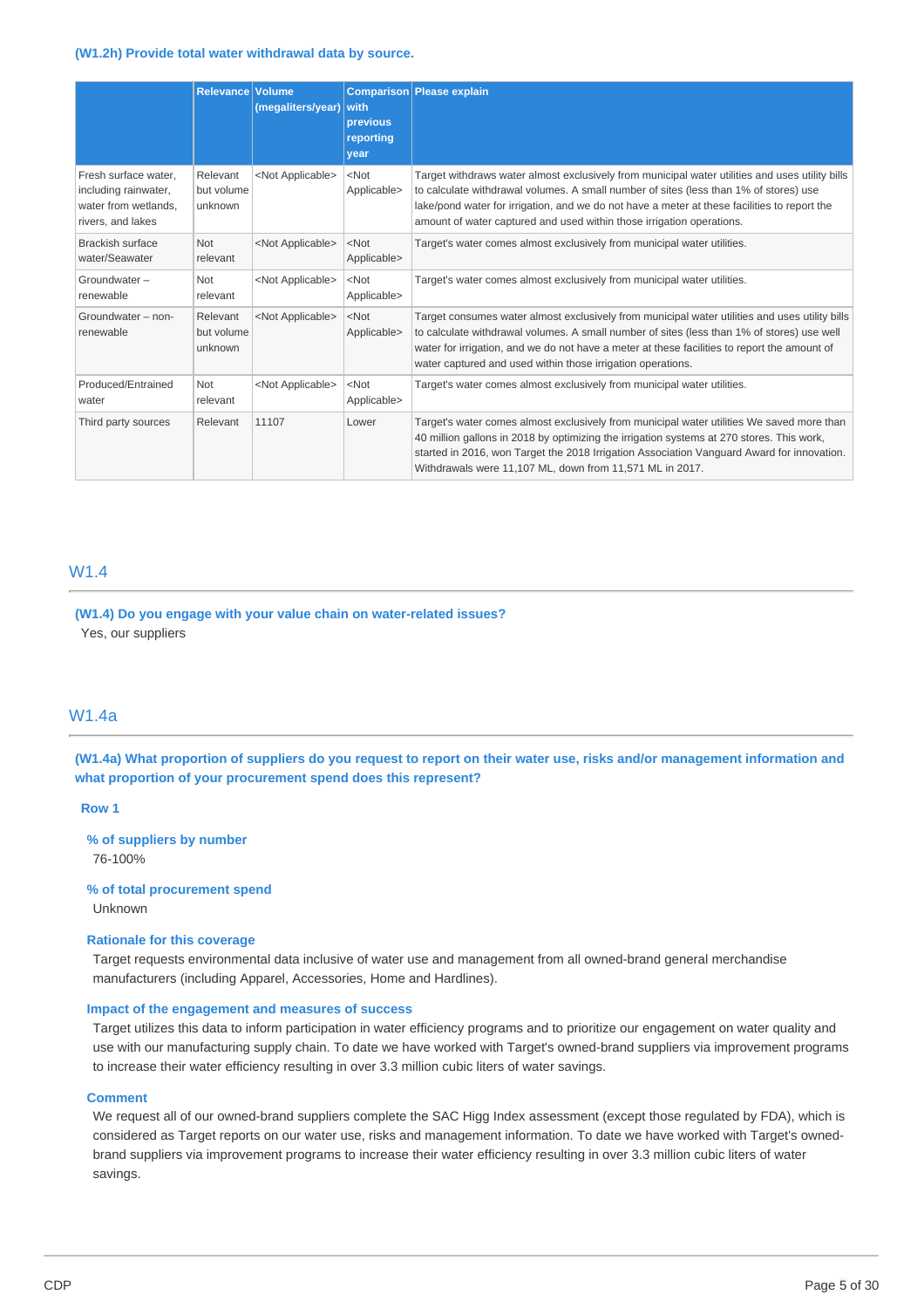# W1.4b

**(W1.4b) Provide details of any other water-related supplier engagement activity.** 

# **Type of engagement**

Onboarding & compliance

**Details of engagement**  <Not Applicable>

**% of suppliers by number**  <Not Applicable>

**% of total procurement spend** 

<Not Applicable>

## **Rationale for the coverage of your engagement**

Target engages manufacturers that produce all owned-brand general merchandise, including Apparel, Accessories, Home and Hardlines.

### **Impact of the engagement and measures of success**  <Not Applicable>

**Comment**  <Not Applicable>

**Type of engagement**  Innovation & collaboration

**Details of engagement**  <Not Applicable>

**% of suppliers by number**  <Not Applicable>

**% of total procurement spend**  <Not Applicable>

**Rationale for the coverage of your engagement**  Target works with high impact owned-brand suppliers in China and Vietnam to improve on innovation and water efficiency.

**Impact of the engagement and measures of success** 

<Not Applicable>

**Comment**  <Not Applicable>

### W2. Business impacts

# W2.1

**(W2.1) Has your organization experienced any detrimental water-related impacts?**  Yes

### W2.1a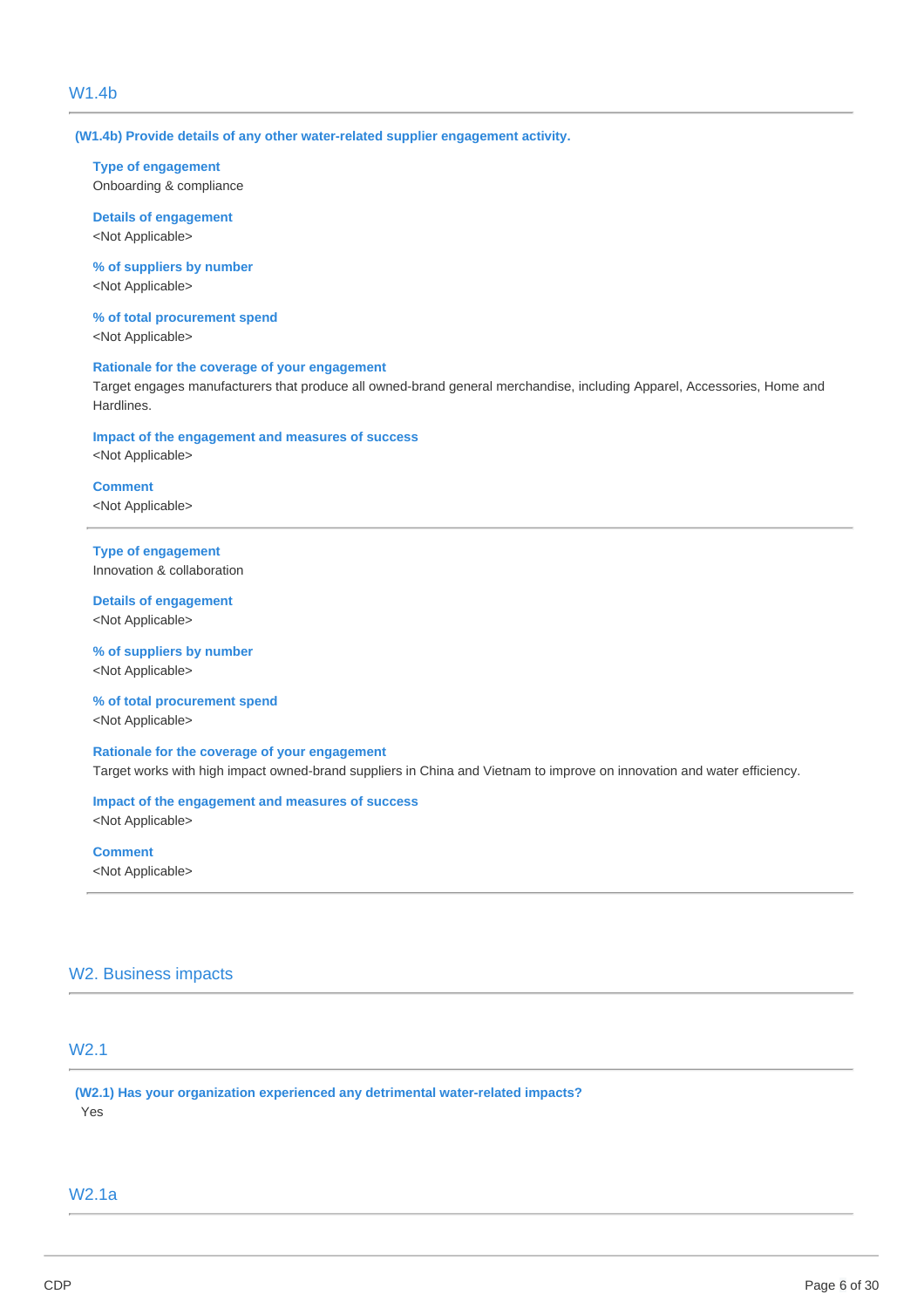**(W2.1a) Describe the water-related detrimental impacts experienced by your organization, your response, and total financial impact.** 

**Country/Region**  United States of America

**River basin**  Not known

**Type of impact driver**  Physical

**Primary impact driver**  Severe weather events

**Primary impact**  Disruption of sales

### **Description of impact**

Target tracks its costs in inventory and property damages from extreme weather events, such as hurricanes, lightning strikes, cyclones, rain and hail storms, wildfires, earthquakes, etc. Since 2011, the cost to Target of inventory and property damage due weather-related events has been about \$170 million, with annual losses ranging from about \$8 million to about \$55 million per year. The most significant costs have been the result of hurricanes, floods, and rain and hail storms. As the frequency and severity of these types of extreme weather events are expected to increase in both the 2<sup>o</sup>C and 4<sup>o</sup>C scenarios, Target can expect that these costs will increase over time.

#### **Primary response**

Other, please specify (We cannot control severe weather events.)

#### **Total financial impact**

#### **Description of response**

Uncharacteristic or significant weather conditions can affect consumer shopping patterns, particularly in apparel and seasonal items, which could lead to lost sales or greater than expected markdowns and adversely affect our short-term results of operations. In addition, our three largest states by total sales are California, Texas and Florida, areas where natural disasters are more prevalent. Natural disasters in those states or in other areas where our sales are concentrated could result in significant physical damage to or closure of one or more of our stores, distribution centers or key vendors, and cause delays in the distribution of merchandise from our vendors to our distribution centers, stores, and guests, which could adversely affect our results of operations by increasing our costs and lowering our sales.

### W2.2

**(W2.2) In the reporting year, was your organization subject to any fines, enforcement orders, and/or other penalties for water-related regulatory violations?** 

No

# W3. Procedures

# W3.3

**(W3.3) Does your organization undertake a water-related risk assessment?**  Yes, water-related risks are assessed

# W3.3a

**(W3.3a) Select the options that best describe your procedures for identifying and assessing water-related risks.**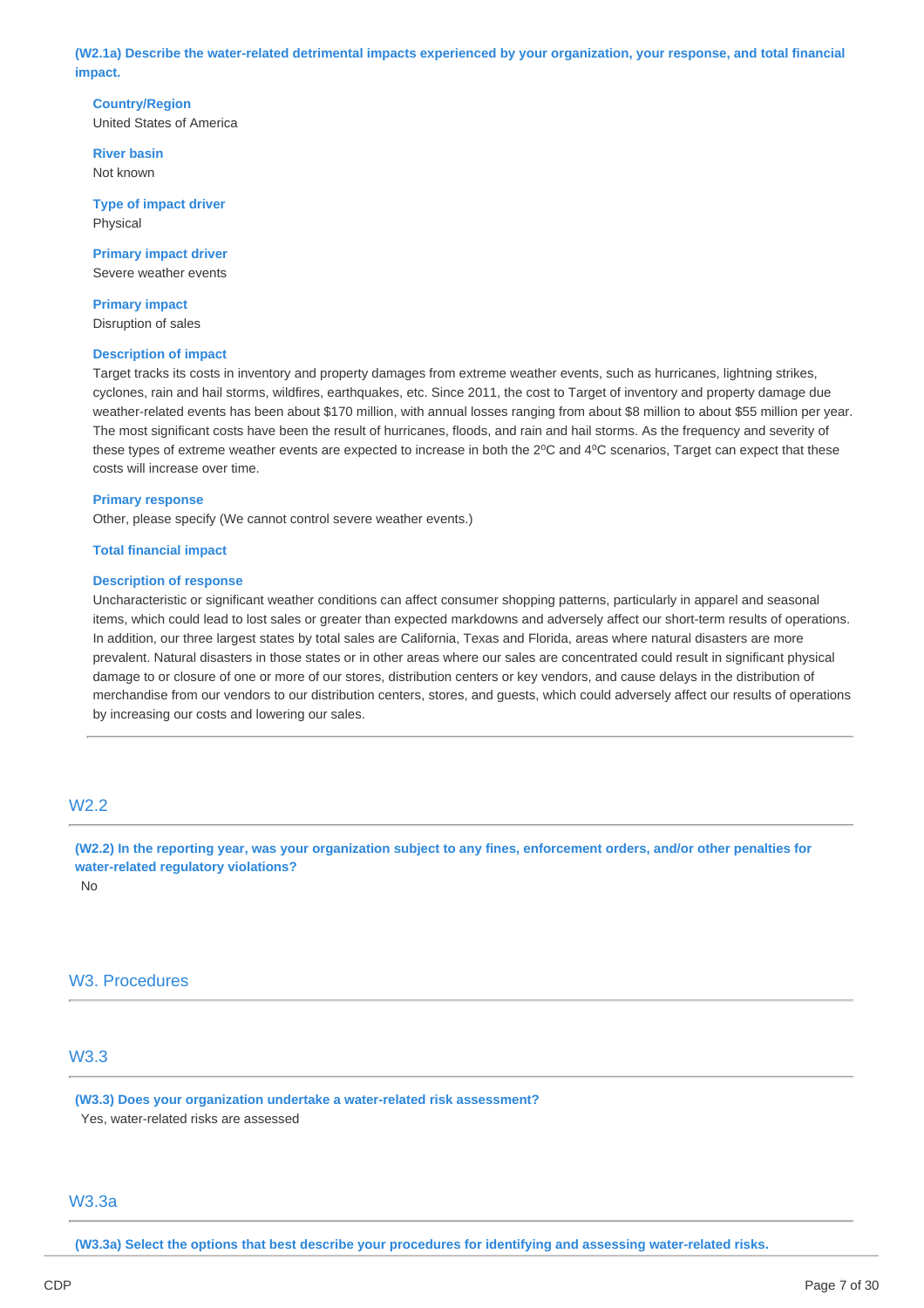#### **Direct operations**

**Coverage**  Partial

### **Risk assessment procedure**

Water risks are assessed as a standalone issue

## **Frequency of assessment**

Not defined

**How far into the future are risks considered?**  Unknown

**Type of tools and methods used**  Tools on the market

**Tools and methods used**  WWF-DEG Water Risk Filter

### **Comment**

Target engaged WWF to conduct a Water Risk Assessment to review our water use reduction efforts across our manufacturing supply chain, stores and distribution facilities. This helped us develop a holistic approach that acknowledges water as part of a bigger global system of megatrends. Our plan is ambitious, so we will focus our efforts in four main areas (Raw Materials; Manufacturing; Direct Operations; and Beyond the Fenceline).

### **Supply chain**

**Coverage**  Partial

**Risk assessment procedure**  Water risks are assessed as a standalone issue

**Frequency of assessment**  Not defined

**How far into the future are risks considered?**  Unknown

**Type of tools and methods used**  Tools on the market

**Tools and methods used**  WWF-DEG Water Risk Filter

#### **Comment**

WWF mapped Target's owned-brand manufacturing locations using the WWF Water Risk Assessment to evaluate our water risk and help build a water stewardship strategy. As a result, we decided to scale local supply chain efforts through collaborative work in locations facing high water risks. We continue to work with our suppliers to reduce water consumption within our supply chain through partnerships with the Apparel Impact Institute and International Finance Corporation.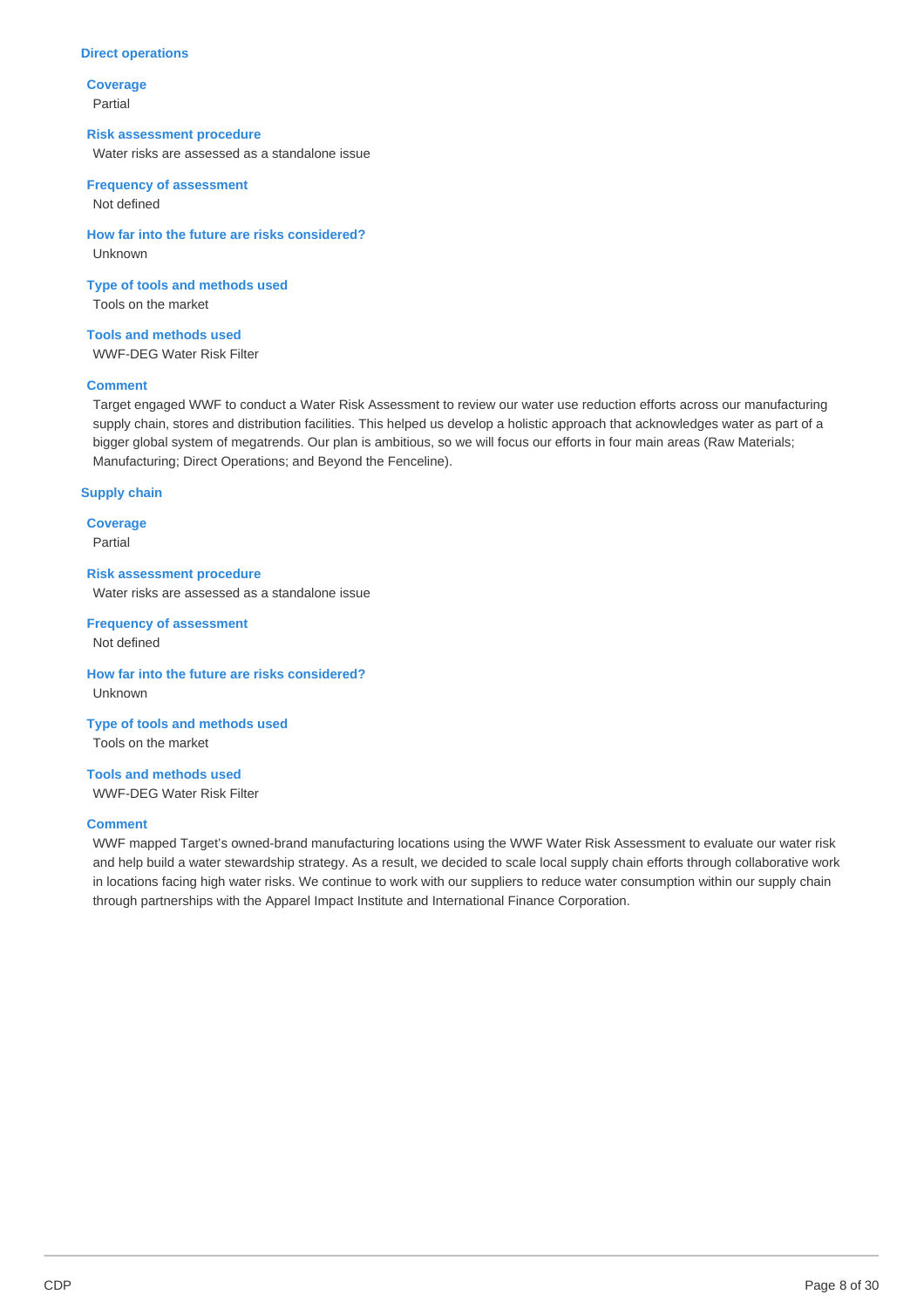### **Other stages of the value chain**

### **Coverage**  None

# **Risk assessment procedure**

<Not Applicable>

# **Frequency of assessment**

<Not Applicable>

### **How far into the future are risks considered?**  <Not Applicable>

## **Type of tools and methods used**  <Not Applicable>

**Tools and methods used**  <Not Applicable>

**Comment**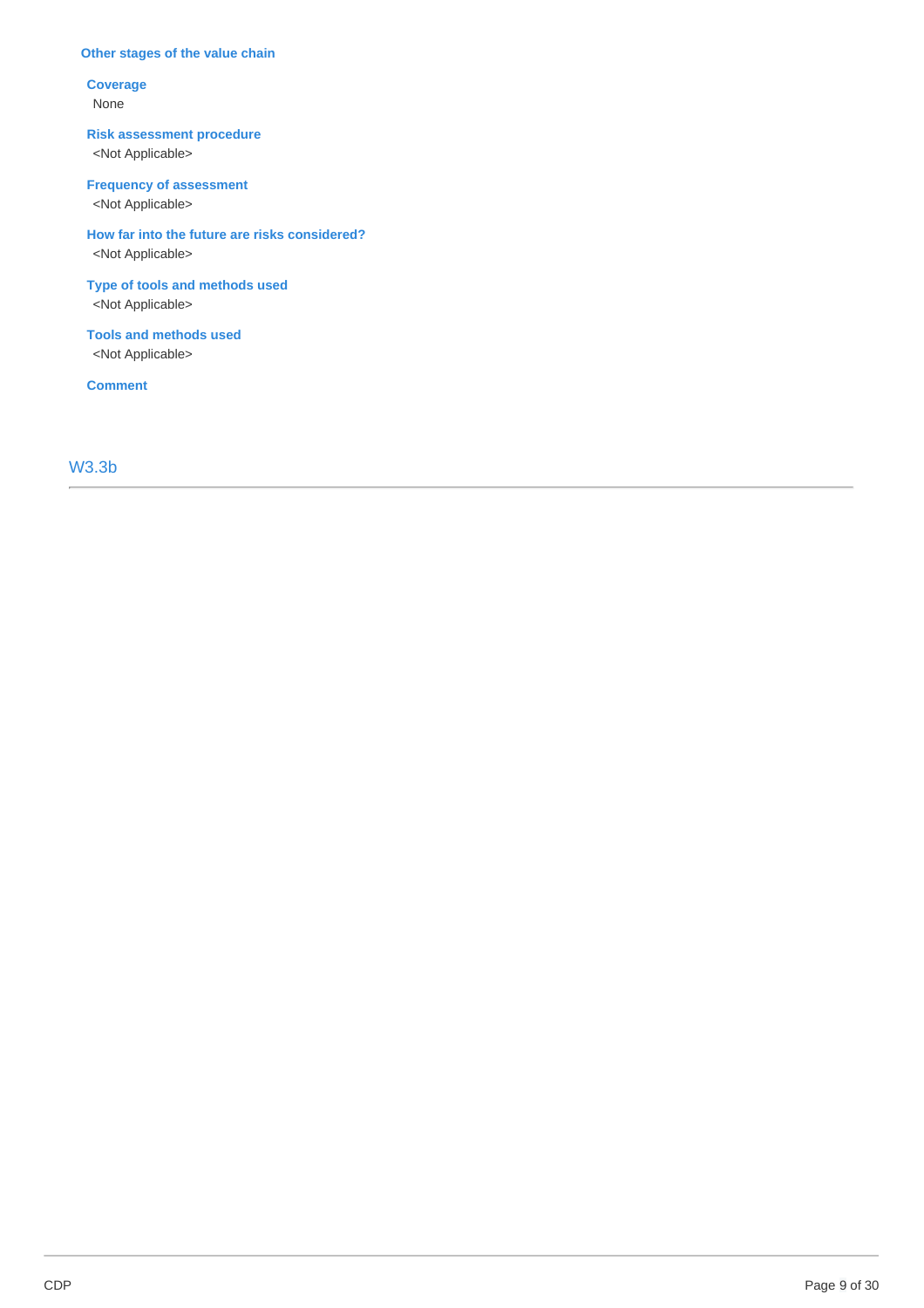# **(W3.3b) Which of the following contextual issues are considered in your organization's water-related risk assessments?**

|                                                                                                 |                                    | Relevance Please explain                                                                                                                                                                                                                                                                                                                                                                                                                                                                                                                                                                                                                                                                                                  |
|-------------------------------------------------------------------------------------------------|------------------------------------|---------------------------------------------------------------------------------------------------------------------------------------------------------------------------------------------------------------------------------------------------------------------------------------------------------------------------------------------------------------------------------------------------------------------------------------------------------------------------------------------------------------------------------------------------------------------------------------------------------------------------------------------------------------------------------------------------------------------------|
|                                                                                                 | &<br>inclusion                     |                                                                                                                                                                                                                                                                                                                                                                                                                                                                                                                                                                                                                                                                                                                           |
| Water<br>availability at a<br>basin/catchment<br>level                                          | Relevant,<br>always<br>included    | Target includes this information as a key aspect to understanding our physical water risk. The Water Risk Filter provides a number of<br>indicators that look at various aspects of water availability within basins. This is paramount for our business to understand regions<br>where vulnerability to drought and flood might require additional staff attention and investment of resources. Further, our risk<br>assessment also provides insights on temporal scarcity to help us understand when water availability issues might be most acute for<br>our properties, key manufacturing supply chains and critical raw materials.                                                                                  |
| Water quality at<br>a<br>basin/catchment   included<br>level                                    | Relevant,<br>always                | Target includes this information as a key aspect to understanding our physical water risk. The Water Risk Filter provides a number of<br>indicators that look at various aspects of water quality within basins. This is paramount for our business to understand regions where<br>quality issues might require additional action in terms of pre-treatment and prevention of quality degradation in the first place.                                                                                                                                                                                                                                                                                                     |
| Stakeholder<br>conflicts<br>concerning<br>water resources<br>at a<br>basin/catchment<br>level   | Relevant,<br>sometimes<br>included | Target includes this information as a key aspect to understanding our reputational water risk. However, the strength of global risk<br>assessment tools, the Water Risk Filter included, cannot provide basin-level information on stakeholder conflicts. Indicators are<br>qualitative country-level assessments that look at the cultural/religious importance of water resources and the local to global media<br>attention water issues have received for a given country. This information helps provide directional insight into where to investigate<br>more closely. However, the level of confidence in the data led us to flag that this is only sometimes or 'somewhat' included in our<br>assessment efforts. |
| Implications of<br>water on your<br>key<br>commodities/raw<br>materials                         | Relevant,<br>not<br>included       | Target anticipates working alongside WWF to complete a supply risk analysis for a wide range of commodities/raw materials.                                                                                                                                                                                                                                                                                                                                                                                                                                                                                                                                                                                                |
| Water-related<br>regulatory<br>frameworks                                                       | Relevant,<br>sometimes<br>included | Target includes this information as a key aspect to understanding our regulatory water risk. However, the strength of global risk<br>assessment tools, the Water Risk Filter included, cannot provide basin-level information on regulatory frameworks. Indicators are<br>qualitative and look at strength of water governance in a country, level of enforcement and presence of basin-related<br>platforms/forums to discuss shared challenges. This information helps provide directional insight into where to investigate more<br>closely. However, the level of confidence in the data led us to flag that this is only sometimes or 'somewhat' included in our<br>assessment efforts.                              |
| Status of<br>ecosystems and<br>habitats                                                         | Relevant,<br>always<br>included    | Target includes this information as a key aspect to understanding our physical water risk. The Water Risk Filter looks at the<br>Environmental Vulnerability Index to assess threats to ecosystems near our properties and manufacturing supply chains. The health<br>of freshwater ecosystems can often be an important indicator of quantity and quality issues, and therefore is an important<br>component within our broader risk assessment.                                                                                                                                                                                                                                                                         |
| Access to fully-<br>functioning,<br>safely managed<br><b>WASH</b> services<br>for all employees | Relevant,<br>always<br>included    | Target includes this information as a key aspect to understanding our physical water risk. The Water Risk Filter looks at the percent<br>of population with access to safe drinking water and improved sanitation. Given Target's commitment to the human right to water<br>and water quality, understanding the level of WASH in an area allows the business to prioritize resources and WASH-related efforts<br>associated with worker well-being programs.                                                                                                                                                                                                                                                             |
| Other contextual Please<br>issues, please<br>specify                                            | select                             |                                                                                                                                                                                                                                                                                                                                                                                                                                                                                                                                                                                                                                                                                                                           |

# W3.3c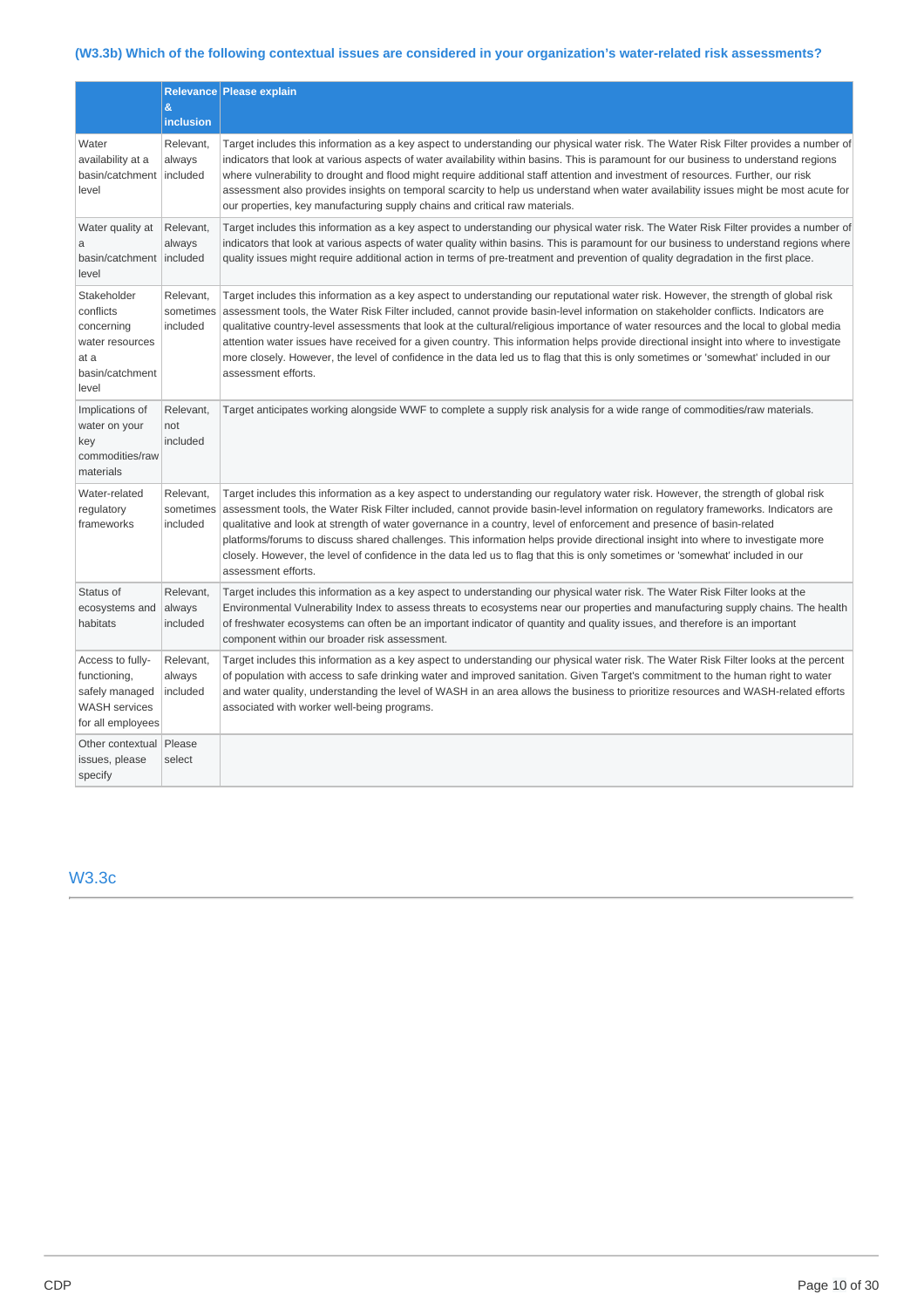# **(W3.3c) Which of the following stakeholders are considered in your organization's water-related risk assessments?**

|                                                                  | &                            | Relevance Please explain                                                                                                                                                                                                                                                                                                                                                                                                                                                          |  |
|------------------------------------------------------------------|------------------------------|-----------------------------------------------------------------------------------------------------------------------------------------------------------------------------------------------------------------------------------------------------------------------------------------------------------------------------------------------------------------------------------------------------------------------------------------------------------------------------------|--|
|                                                                  | inclusion                    |                                                                                                                                                                                                                                                                                                                                                                                                                                                                                   |  |
| Customers                                                        | Relevant,<br>not<br>included | At this time Target only assesses physical, regulatory and reputational risk at facilities and does not include more specific basin-level<br>input and/or data on stakeholders in the risk assessment. However, the company's 2017 water risk assessment is informing key basin<br>geographies across our properties, manufacturing supply chain and raw materials where greater understanding of stakeholder water<br>risks would inform Target's Strategic Freshwater Approach. |  |
| Employees                                                        | Relevant,<br>not<br>included | At this time Target only assesses physical, regulatory and reputational risk at facilities and does not include more specific basin-level<br>input and/or data on stakeholders in the risk assessment. However, the company's 2017 water risk assessment is informing key basin<br>geographies across our properties, manufacturing supply chain and raw materials where greater understanding of stakeholder water<br>risks would inform Target's Strategic Freshwater Approach. |  |
| Investors                                                        | Relevant,<br>not<br>included | At this time Target only assesses physical, regulatory and reputational risk at facilities and does not include more specific basin-level<br>input and/or data on stakeholders in the risk assessment. However, the company is responsive to investor input and questions on<br>water-related risks.                                                                                                                                                                              |  |
| Local<br>communities                                             | Relevant,<br>not<br>included | At this time Target only assesses physical, regulatory and reputational risk at facilities and does not include more specific basin-level<br>input and/or data on stakeholders in the risk assessment. However, the company's 2017 water risk assessment is informing key basin<br>geographies across our properties, manufacturing supply chain and raw materials where greater understanding of stakeholder water<br>risks would inform Target's Strategic Freshwater Approach. |  |
| <b>NGOs</b>                                                      | Relevant,<br>not<br>included | At this time Target only assesses physical, regulatory and reputational risk at facilities and does not include more specific basin-level<br>input and/or data on stakeholders in the risk assessment. However, the company's 2017 water risk assessment is informing key basin<br>geographies across our properties, manufacturing supply chain and raw materials where greater understanding of stakeholder water<br>risks would inform Target's Strategic Freshwater Approach. |  |
| Other water<br>users at a<br>basin/catchment   included<br>level | Relevant,<br>not             | At this time Target only assesses physical, regulatory and reputational risk at facilities and does not include more specific basin-level<br>input and/or data on stakeholders in the risk assessment. However, the company's 2017 water risk assessment is informing key basin<br>geographies across our properties, manufacturing supply chain and raw materials where greater understanding of stakeholder water<br>risks would inform Target's Strategic Freshwater Approach. |  |
| Regulators                                                       | Relevant,<br>not<br>included | At this time Target only assesses physical, regulatory and reputational risk at facilities and does not include more specific basin-level<br>input and/or data on stakeholders in the risk assessment. However, the company's 2017 water risk assessment is informing key basin<br>geographies across our properties, manufacturing supply chain and raw materials where greater understanding of stakeholder water<br>risks would inform Target's Strategic Freshwater Approach. |  |
| River basin<br>management<br>authorities                         | Relevant,<br>not<br>included | At this time Target only assesses physical, regulatory and reputational risk at facilities and does not include more specific basin-level<br>input and/or data on stakeholders in the risk assessment. However, the company's 2017 water risk assessment is informing key basin<br>geographies across our properties, manufacturing supply chain and raw materials where greater understanding of stakeholder water<br>risks would inform Target's Strategic Freshwater Approach. |  |
| Statutory<br>special interest<br>groups at a<br>local level      | Relevant,<br>not<br>included | At this time Target only assesses physical, regulatory and reputational risk at facilities and does not include more specific basin-level<br>input and/or data on stakeholders in the risk assessment. However, the company's 2017 water risk assessment is informing key basin<br>geographies across our properties, manufacturing supply chain and raw materials where greater understanding of stakeholder water<br>risks would inform Target's Strategic Freshwater Approach. |  |
| Suppliers                                                        | Relevant,<br>not<br>included | At this time Target only assesses physical, regulatory and reputational risk at facilities and does not include more specific basin-level<br>input and/or data on stakeholders in the risk assessment. However, the company's 2017 water risk assessment is informing key basin<br>geographies across our properties, manufacturing supply chain and raw materials where greater understanding of stakeholder water<br>risks would inform Target's Strategic Freshwater Approach. |  |
| Water utilities at Relevant,<br>a local level                    | not<br>included              | At this time Target only assesses physical, regulatory and reputational risk at facilities and does not include more specific basin-level<br>input and/or data on stakeholders in the risk assessment. However, the company's 2017 water risk assessment is informing key basin<br>geographies across our properties, manufacturing supply chain and raw materials where greater understanding of stakeholder water<br>risks would inform Target's Strategic Freshwater Approach. |  |
| Other<br>stakeholder,<br>please specify                          | Please<br>select             |                                                                                                                                                                                                                                                                                                                                                                                                                                                                                   |  |

W3.3d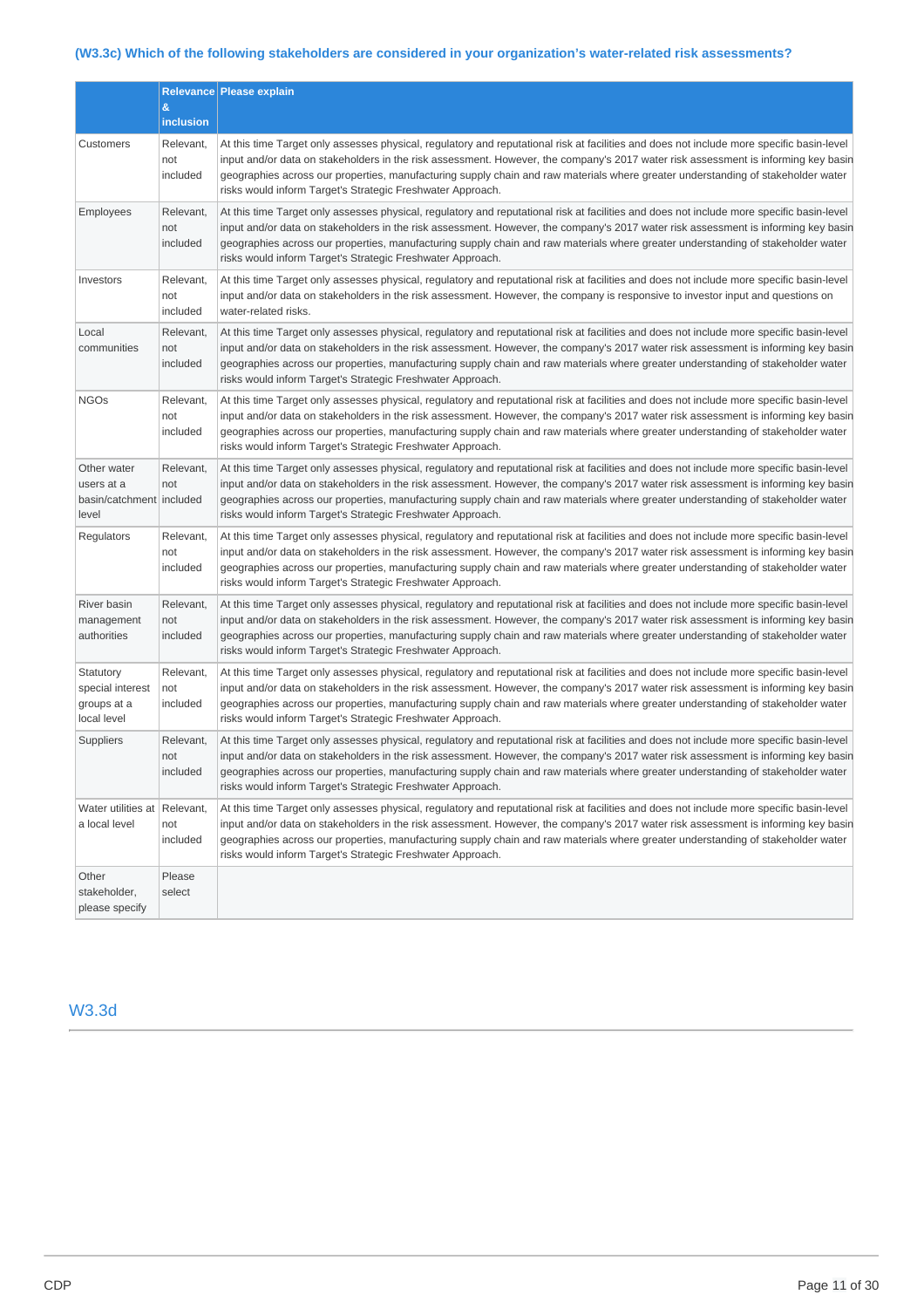### **(W3.3d) Describe your organization's process for identifying, assessing, and responding to water-related risks within your direct operations and other stages of your value chain.**

We believe clean, drinkable water and sanitation are human rights and should be accessible for all. Healthy ecosystems and sustainable water management are essential in the delivery of these basic rights. Water is important to the success of our business operations, from our supply chains to our stores and the communities within which we operate.

Target stores and distribution centers make up a majority of our direct operational facilities in the United States. Target is engaged in a multiyear collaboration with World Wildlife Fund (WWF). In 2017, WWF mapped Target's U.S. stores and distribution centers as well as our owned-brand manufacturing locations using the WWF Water Risk Assessment to understand our enterprise risks and help build a more comprehensive strategy and goal roadmaps related to freshwater stewardship. The Water Risk Filter identified that 22% of Target's store water withdrawals were in areas of high stress. In 2018, Target expanded our risk analysis to include evaluating our headquarters locations along with our stores, and distribution centers. To align with the GRI standards, we have changed our analysis and because of this, our reported water withdrawal from stressed areas has increased from 2017. Using the WRI Aqueduct tool, Target has identified that 51% of our water withdrawal is in stressed areas. Conducting the water risk assessment has helped us focus our U.S. direct operation's conservation programs and capital expenditures at facilities where there is potential for higher water risk or scarcity in the future.

The information helped support our decision in scaling local supply chain efforts through collaborative work in strategic locations that are facing high water risks. In addition to WWF, we continue to work with our suppliers to understand and reduce water consumption within our supply chain through our partnership with the Apparel Impact Institute and the International Finance Corporation.

We used World Wildlife Fund's (WWF) water risk assessment to review our water use reduction efforts across our manufacturing supply chain, stores and distribution facilities. This helped us develop a holistic approach that acknowledges water as part of a bigger global system of megatrends. Our plan is ambitious, so we will focus our efforts in four main areas (Raw Materials; Manufacturing; Direct Operations; and Beyond the Fenceline) where we can make the greatest impact, with initial goals to guide our progress. Our initial goals are meant to impact three primary outcomes: improving water quality, making water use more efficient and increasing access to clean water.

We are collaborating with NGOs, including WWF, to further our water stewardship efforts. We are testing the ability to scale local supply chain efforts through joint work on textiles in China's Taihu basin. We also joined the Ceres Connect the Drops Campaign and the AgWater Challenge to advance water stewardship efforts in California. Target recently joined the Zero Discharge of Hazardous Chemicals (ZDHC) organization, and we plan to use its wastewater guidelines for our 2025 manufacturing goal for water related to owned-brand apparel textile facilities. The guidelines were designed to help companies reduce unwanted chemicals in manufacturing and prevent them from being discharged in wastewater and impacting surrounding communities. For millions around the world, access to funds stand between them and safe water in their homes, so we have launched a partnership with [Water.org](http://Water.org). Through an initial \$1 million investment, we will work together to empower people in communities where our goods are produced, enhancing their lives by removing barriers to access affordable financing for water and sanitation. We will continue water conservation work that is already in progress too, like our recent efforts with Conserva Irrigation to optimize the outdoor irrigation systems at our stores. This has already saved more than 40 million gallons of water at the 270 stores in the program at the end of 2018.

We anticipate continuing to work with these entities to further refine and focus our freshwater stewardship efforts in areas and on issues where our influence and support can help deliver the greatest impact.

### W4. Risks and opportunities

### W4.1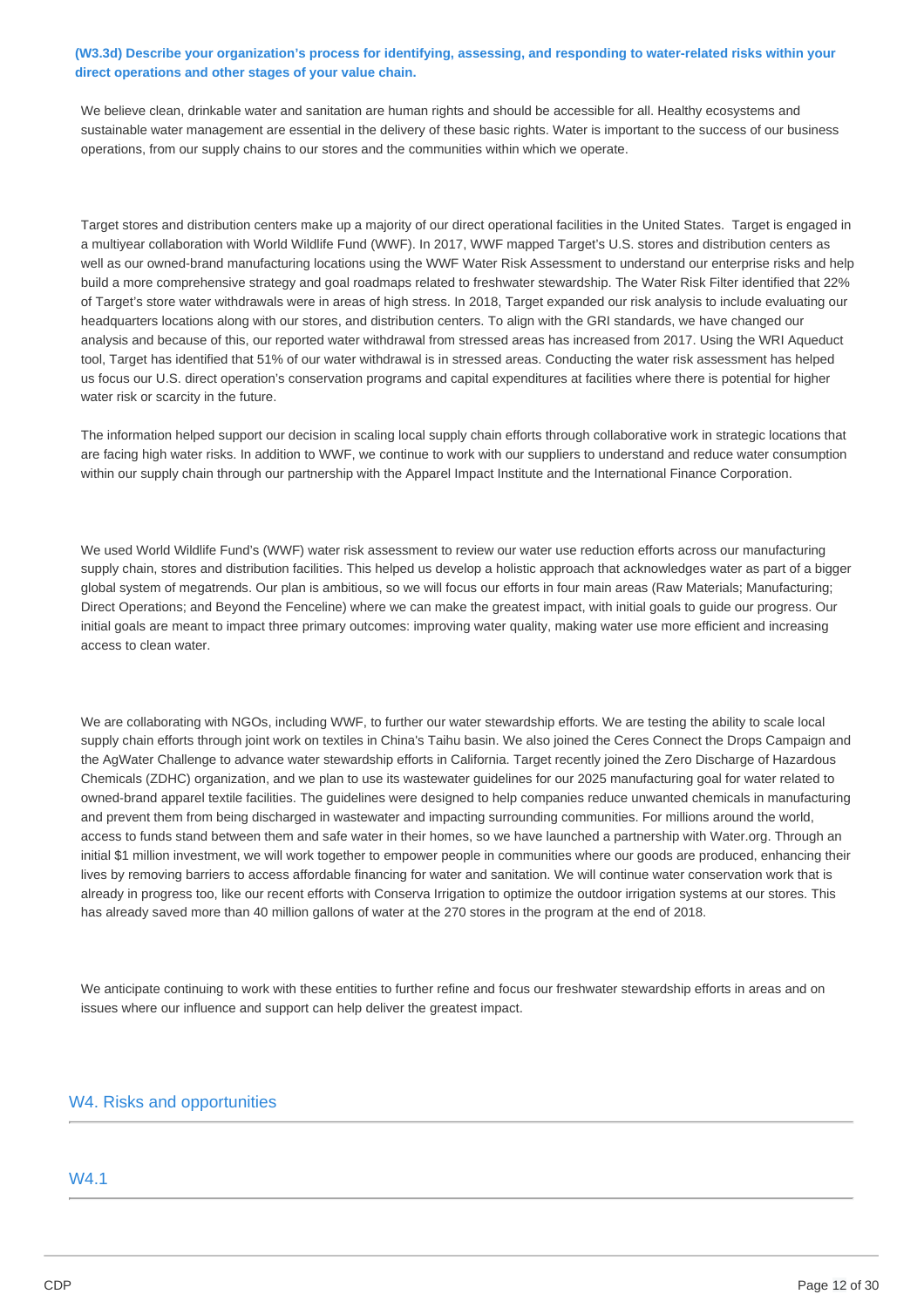**(W4.1) Have you identified any inherent water-related risks with the potential to have a substantive financial or strategic impact on your business?** 

Yes, both in direct operations and the rest of our value chain

### W4.1a

#### **(W4.1a) How does your organization define substantive financial or strategic impact on your business?**

Target considers multiple factors in evaluating risk. Target considers risks substantive when they are assessed to be high or critical using proprietary criteria. Importantly, something that has a "substantive financial or strategic impact on our business" is not necessarily "material" to investors as defined by the SEC.

Target's answers to this questionnaire contain forward-looking statements, which are based on our current assumptions and expectations. These statements are typically accompanied by the words "expect," "may," "could," "believe," "would," "might," "anticipates," or similar words. All such forward-looking statements are intended to enjoy the protection of the safe harbor for forwardlooking statements contained in the Private Securities Litigation Reform Act of 1995, as amended. Although we believe there is a reasonable basis for the forward-looking statements, our actual results could be materially different. The most important factors which could cause our actual results to differ from our forward-looking statements are set forth in our description of risk factors in Item 1A of our Form 10-K for the fiscal year ended February 2, 2019, which should be read in conjunction with the forward-looking statements in this report. Forward-looking statements speak only as of the date they are made, and we do not undertake any obligation to update any forward-looking statement.

### W4.1b

**(W4.1b) What is the total number of facilities exposed to water risks with the potential to have a substantive financial or strategic impact on your business, and what proportion of your company-wide facilities does this represent?** 

| <b>Total number of facilities</b><br>exposed to water risk | │% company-wide facilities Comment<br>this represents |                                                                                                                                                          |
|------------------------------------------------------------|-------------------------------------------------------|----------------------------------------------------------------------------------------------------------------------------------------------------------|
| Row 352                                                    | 1-25                                                  | In 2017, Target engaged WWF to conduct a water risk assessment for physical, quality, and<br>flooding risk for our U.S. stores and distribution centers. |

# W4.1c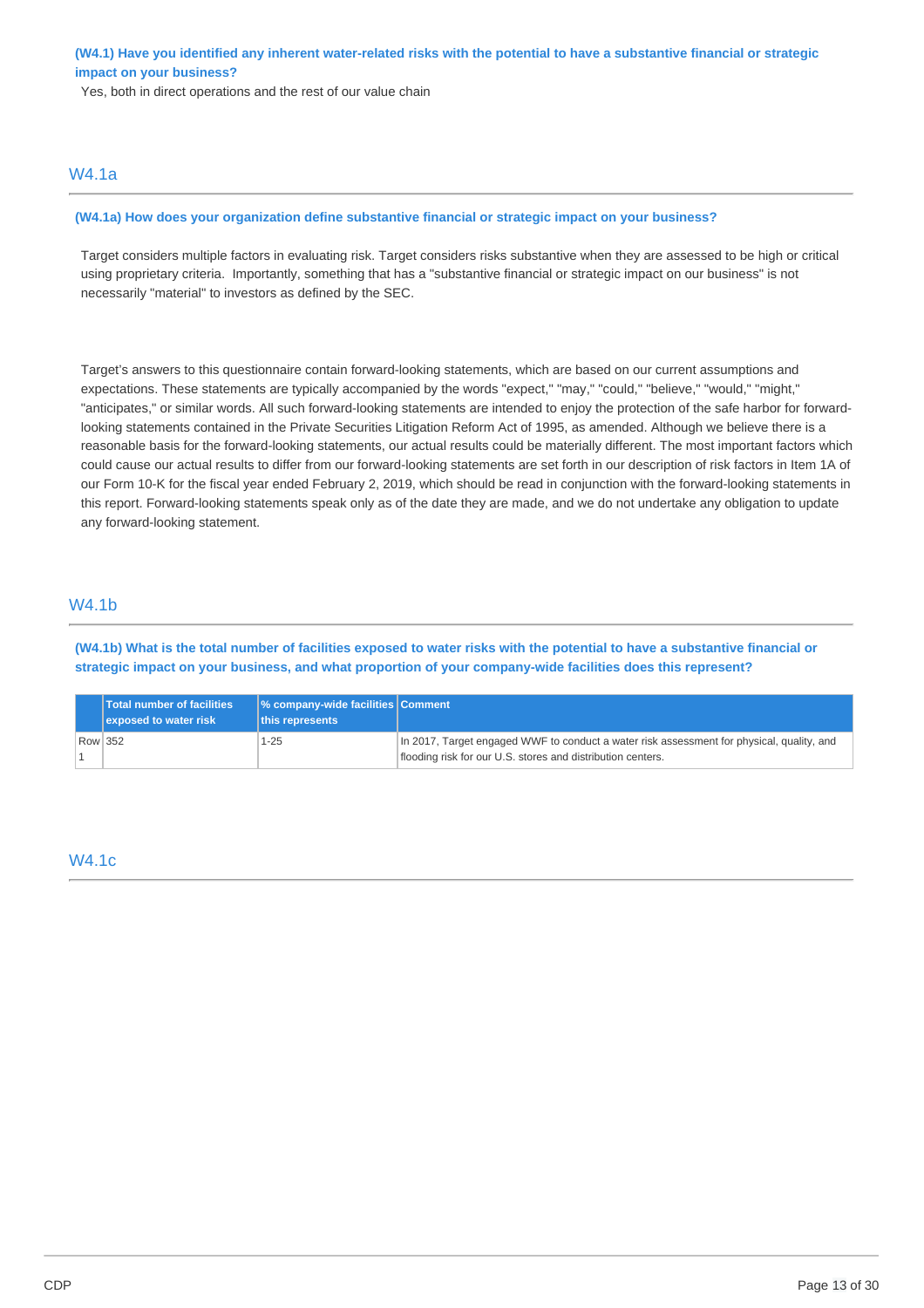**(W4.1c) By river basin, what is the number and proportion of facilities exposed to water risks that could have a substantive impact on your business, and what is the potential business impact associated with those facilities?** 

**Country/Region** 

United States of America

**River basin** 

Other, please specify (Numerous river basins)

**Number of facilities exposed to water risk**  352

**% company-wide facilities this represents**  1-25

**Production value for the metals & mining activities associated with these facilities**  <Not Applicable>

**% company's annual electricity generation that could be affected by these facilities**  <Not Applicable>

**% company's global oil & gas production volume that could be affected by these facilities**  <Not Applicable>

**% company's total global revenue that could be affected** 

Please select

## **Comment**

In 2017, Target engaged WWF to conduct a water risk assessment for physical, quality, and flooding risk for our U.S. stores and distribution centers. The WWF Water Risk Filter identified that 22% of Target's store water withdrawals were in areas of "high stress."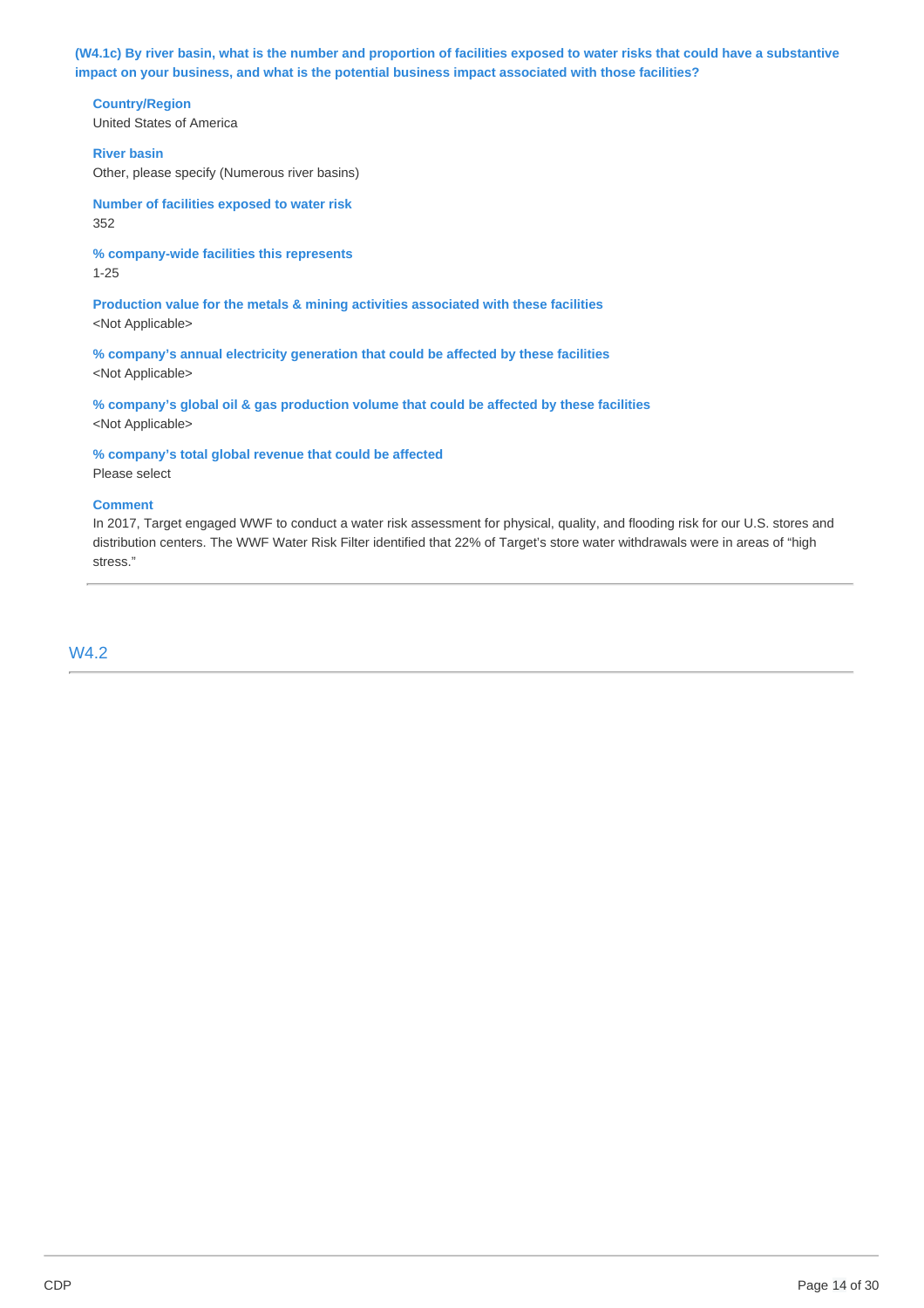**(W4.2) Provide details of identified risks in your direct operations with the potential to have a substantive financial or strategic impact on your business, and your response to those risks.** 

**Country/Region**  United States of America

**River basin**  Not known

**Type of risk**  Reputation & Markets

**Primary risk driver**  Increased stakeholder concern or negative stakeholder feedback

**Primary potential impact** 

Brand damage

### **Company-specific description**

Target stakeholders (guests, investors, etc.) expect that we are acting responsibly and have oversight of our value chain as related to water. We can expect significant brand and/or reputational damage if Target stakeholders do not perceive our efforts to be sufficient. We focus our fresh water stewardship efforts in areas and on issues where our influence and support can help deliver the greatest impact.

**Timeframe** 

4 - 6 years

**Magnitude of potential impact**  Unknown

**Likelihood**  Unknown

**Are you able to provide a potential financial impact figure?**  No, we do not have this figure

**Potential financial impact figure (currency)**  <Not Applicable>

**Potential financial impact figure - minimum (currency)**  <Not Applicable>

**Potential financial impact figure - maximum (currency)**  <Not Applicable>

**Explanation of financial impact**  Impact not quantified financially

**Primary response to risk**  Engage with NGOs/special interest groups

#### **Description of response**

Target's response includes engagement with other stakeholders in the river basin and engagement with suppliers .

**Cost of response** 

**Explanation of cost of response**  Cost of response not quantified at corporate level

# W4.2a

**(W4.2a) Provide details of risks identified within your value chain (beyond direct operations) with the potential to have a substantive financial or strategic impact on your business, and your response to those risks.** 

**Country/Region**  India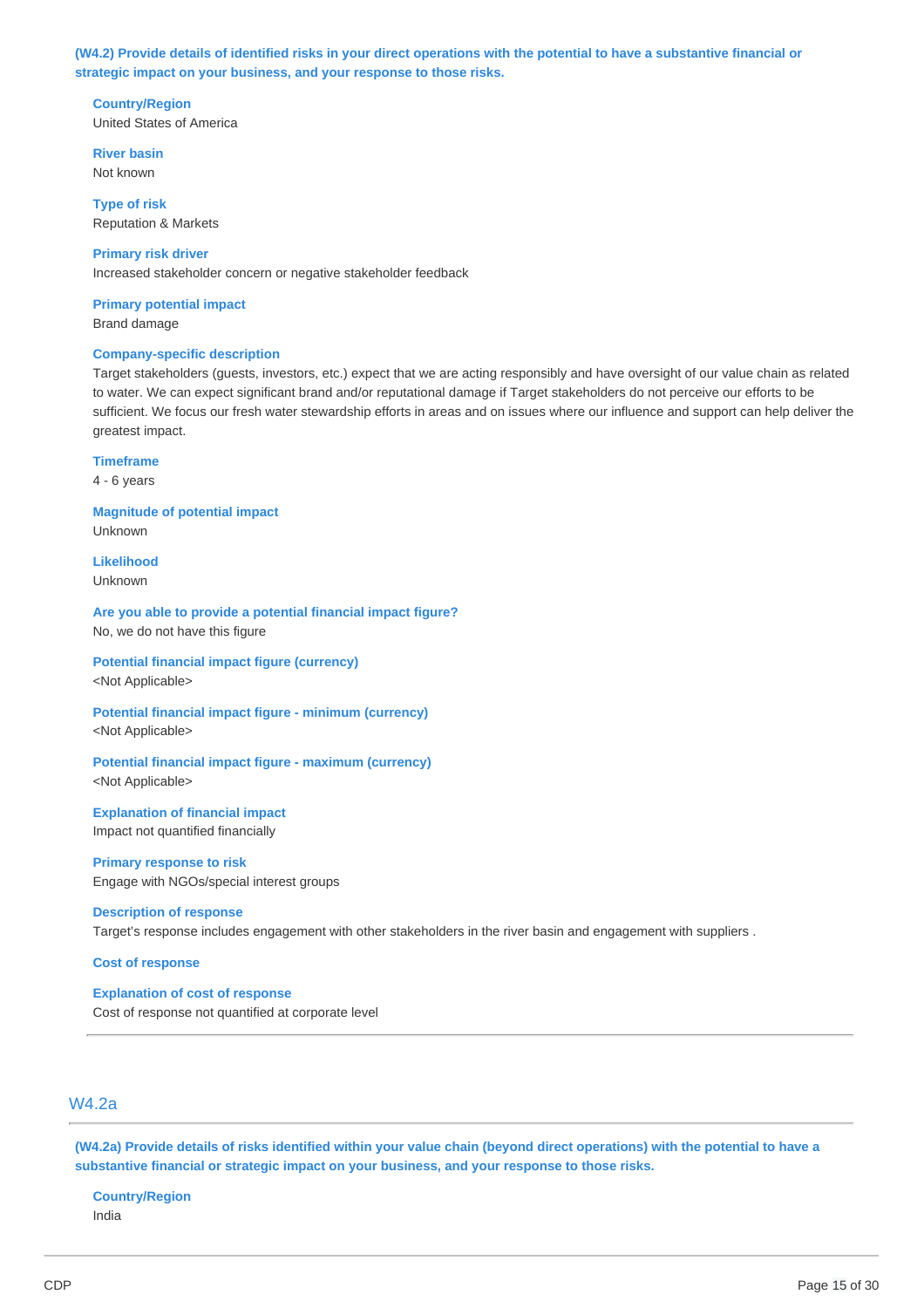**River basin**  Not known

**Stage of value chain**  Supply chain

**Type of risk**  Reputation & markets

**Primary risk driver**  Increased stakeholder concern or negative stakeholder feedback

### **Primary potential impact**

Company brand damage

#### **Company-specific description**

Target stakeholders (guests, investors, etc.) expect that we are acting responsibly and have oversight of our value chain as related to water. We can expect significant brand and/or reputational damage if Target stakeholders do not perceive our efforts to be sufficient. We focus our fresh water stewardship efforts in areas and on issues where our influence and support can help deliver the greatest impact.

#### **Timeframe**

1 - 3 years

### **Magnitude of potential financial impact**  Unknown

**Likelihood**  Unknown

**Are you able to provide a potential financial impact figure?**  No, we do not have this figure

**Potential financial impact figure (currency)**  <Not Applicable>

**Potential financial impact figure - minimum (currency)**  <Not Applicable>

**Potential financial impact figure - maximum (currency)**  <Not Applicable>

### **Explanation of financial impact**  Impact not quantified financially

**Primary response to risk**  Other, please specify

**Description of response**  NGO collaboration.

#### **Cost of response**

**Explanation of cost of response**  Cost of response not quantified at corporate level

**Country/Region**  China

**River basin**  Not known

**Stage of value chain**  Supply chain

**Type of risk**  Reputation & markets

**Primary risk driver**  Increased stakeholder concern or negative stakeholder feedback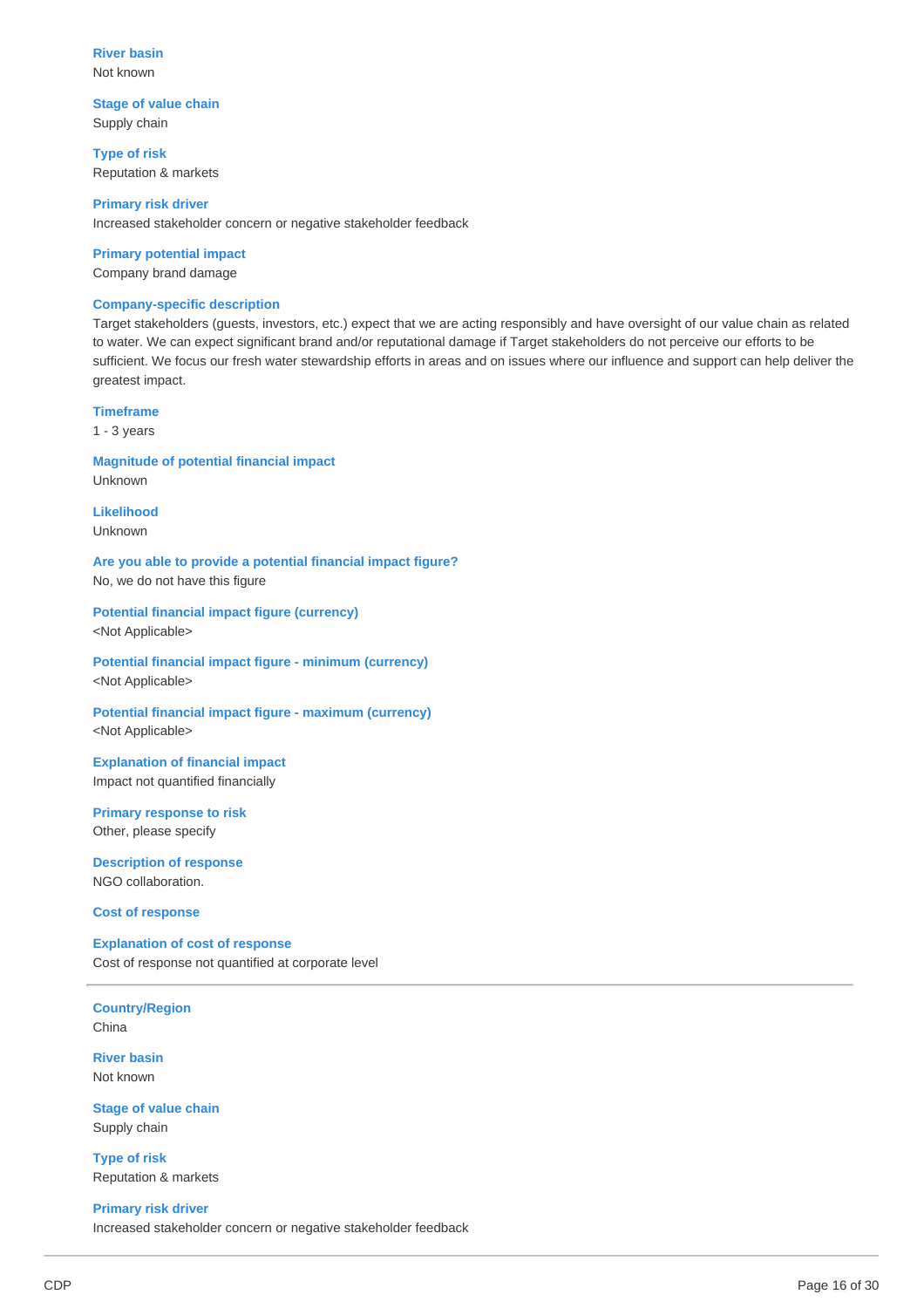### **Primary potential impact**  Company brand damage

#### **Company-specific description**

Target stakeholders (guests, investors, etc.) expect that we are acting responsibly and have oversight of our value chain as related to water. We can expect significant brand and/or reputational damage if Target stakeholders do not perceive our efforts to be sufficient. We focus our fresh water stewardship efforts in areas and on issues where our influence and support can help deliver the greatest impact.

#### **Timeframe**

1 - 3 years

**Magnitude of potential financial impact**  Unknown

**Likelihood**  Unknown

**Are you able to provide a potential financial impact figure?**  No, we do not have this figure

**Potential financial impact figure (currency)** 

<Not Applicable>

**Potential financial impact figure - minimum (currency)**  <Not Applicable>

**Potential financial impact figure - maximum (currency)**  <Not Applicable>

**Explanation of financial impact**  Impact not quantified financially

**Primary response to risk**  Other, please specify

**Description of response**  NGO collaboration.

**Cost of response** 

**Explanation of cost of response**  Cost of response not quantified at corporate level

**Country/Region**  Singapore

**River basin**  Not known

**Stage of value chain**  Supply chain

**Type of risk**  Reputation & markets

**Primary risk driver**  Increased stakeholder concern or negative stakeholder feedback

**Primary potential impact**  Company brand damage

#### **Company-specific description**

Target stakeholders (guests, investors, etc.) expect that we are acting responsibly and have oversight of our value chain as related to water. We can expect significant brand and/or reputational damage if Target stakeholders do not perceive our efforts to be sufficient. We focus our fresh water stewardship efforts in areas and on issues where our influence and support can help deliver the greatest impact.

#### **Timeframe**

1 - 3 years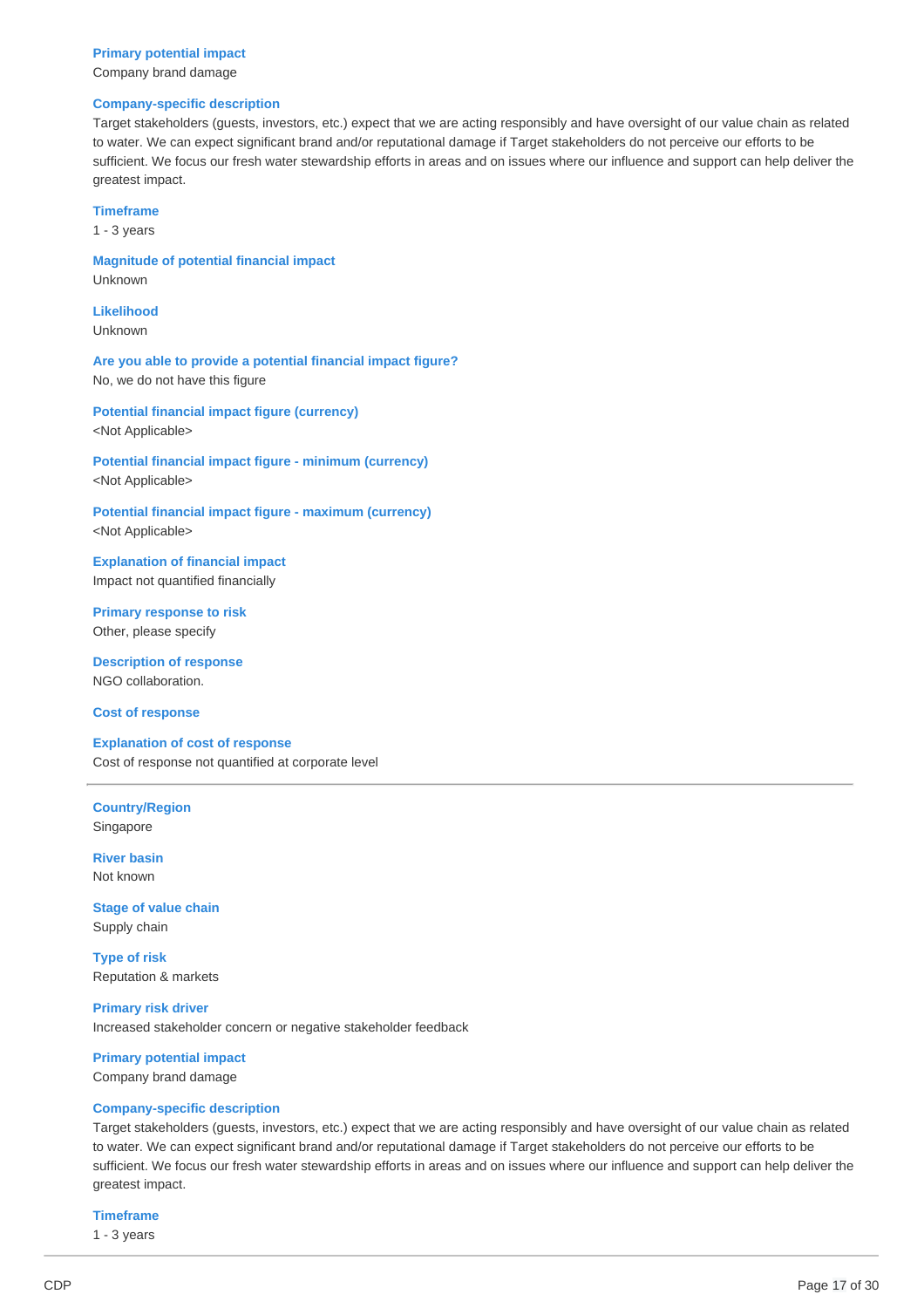**Magnitude of potential financial impact**  Unknown

## **Likelihood**

Unknown

**Are you able to provide a potential financial impact figure?**  No, we do not have this figure

**Potential financial impact figure (currency)**  <Not Applicable>

**Potential financial impact figure - minimum (currency)**  <Not Applicable>

**Potential financial impact figure - maximum (currency)**  <Not Applicable>

**Explanation of financial impact**  Impact not quantified financially

**Primary response to risk**  Other, please specify

**Description of response**  NGO collaboration.

**Cost of response** 

**Explanation of cost of response**  Cost of response not quantified at corporate level

**Country/Region**  Viet Nam

**River basin**  Not known

**Stage of value chain**  Supply chain

**Type of risk**  Reputation & markets

**Primary risk driver**  Increased stakeholder concern or negative stakeholder feedback

**Primary potential impact** 

Company brand damage

### **Company-specific description**

Target stakeholders (guests, investors, etc.) expect that we are acting responsibly and have oversight of our value chain as related to water. We can expect significant brand and/or reputational damage if Target stakeholders do not perceive our efforts to be sufficient. We focus our fresh water stewardship efforts in areas and on issues where our influence and support can help deliver the greatest impact.

**Timeframe**  1 - 3 years

**Magnitude of potential financial impact**  Unknown

**Likelihood**  Unknown

**Are you able to provide a potential financial impact figure?**  No, we do not have this figure

**Potential financial impact figure (currency)**  <Not Applicable>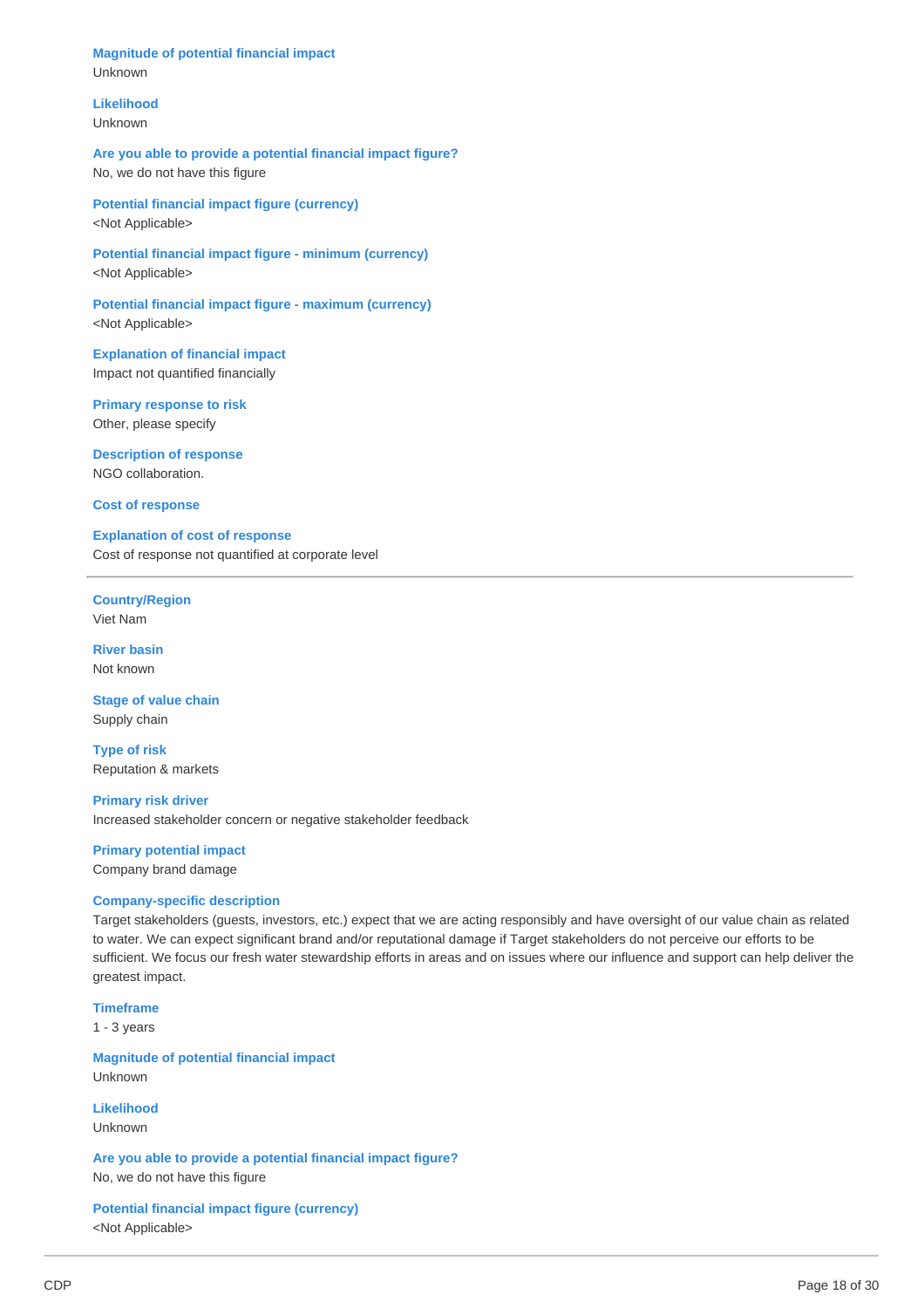**Potential financial impact figure - minimum (currency)**  <Not Applicable>

**Potential financial impact figure - maximum (currency)**  <Not Applicable>

**Explanation of financial impact**  Impact not quantified financially

**Primary response to risk**  Other, please specify

**Description of response**  NGO collaboration.

**Cost of response** 

**Explanation of cost of response**  Cost of response not quantified at corporate level

## W4.3

**(W4.3) Have you identified any water-related opportunities with the potential to have a substantive financial or strategic impact on your business?** 

No

# W4.3b

**(W4.3b) Why does your organization not consider itself to have water-related opportunities?** 

| <b>Primary</b>           | <b>Please explain</b>                                                                                                                                                                                                   |
|--------------------------|-------------------------------------------------------------------------------------------------------------------------------------------------------------------------------------------------------------------------|
| reason                   |                                                                                                                                                                                                                         |
| Row Not vet<br>evaluated | At this point in time, Target has investigated and pursued opportunities at the product level, such as high-efficiency laundry detergents, but not<br>vet evaluated water-related opportunities at the strategic level. |

# W5. Facility-level water accounting

# W5.1

**(W5.1) For each facility referenced in W4.1c, provide coordinates, total water accounting data and comparisons with the previous reporting year.** 

# W6. Governance

# W6.1

**(W6.1) Does your organization have a water policy?** 

Yes, we have a documented water policy that is publicly available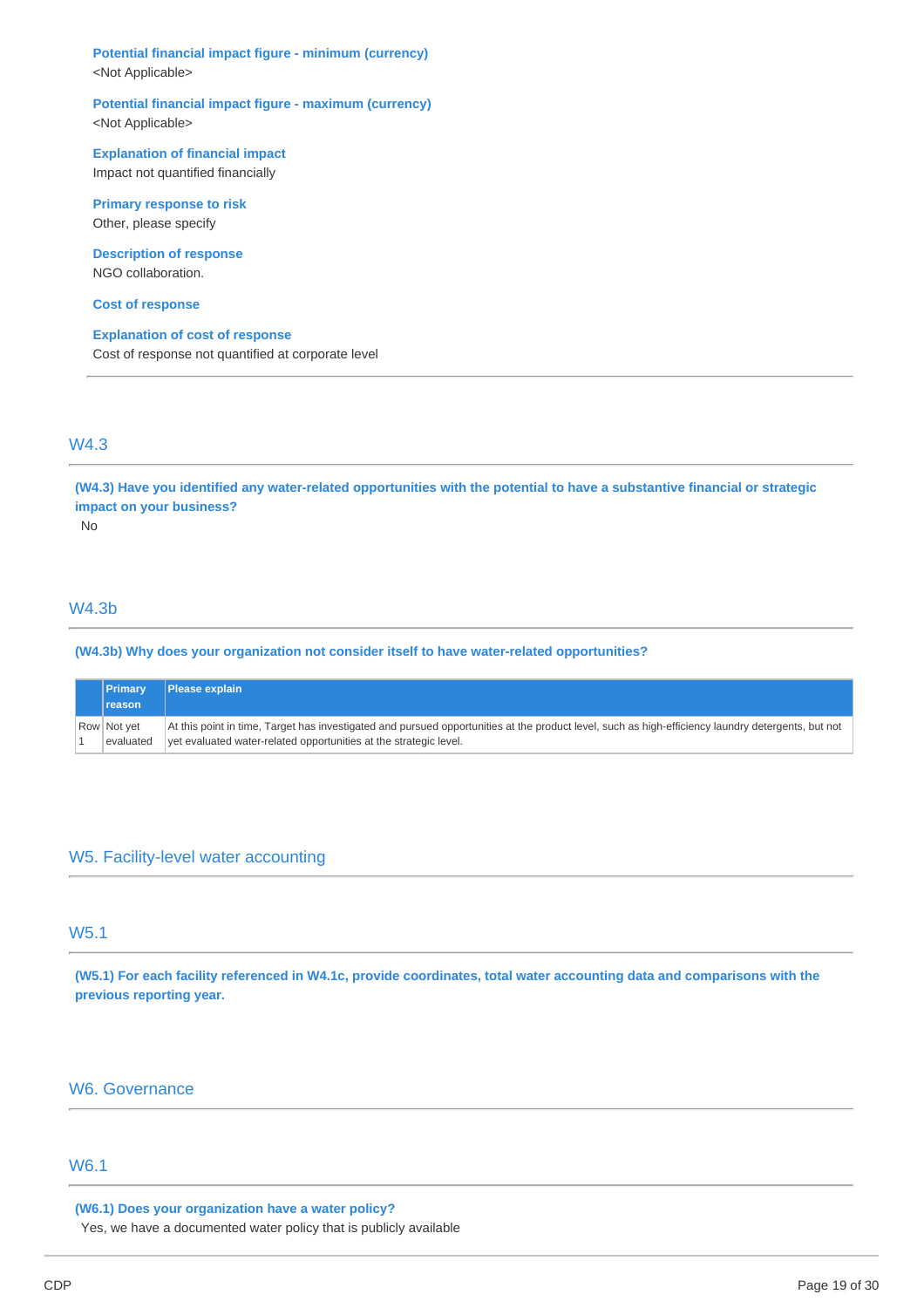### **(W6.1a) Select the options that best describe the scope and content of your water policy.**

|              | <b>Scope</b> | <b>Content</b>                                                                                                                                                                                                                                                                                                                                                                                                                                                                                                                                                                                                                                                                                                                                                                                                                                                                                                                                                                                                                                                                                 | <b>Please explain</b>                                                                                                                                                                                                                                                                                          |
|--------------|--------------|------------------------------------------------------------------------------------------------------------------------------------------------------------------------------------------------------------------------------------------------------------------------------------------------------------------------------------------------------------------------------------------------------------------------------------------------------------------------------------------------------------------------------------------------------------------------------------------------------------------------------------------------------------------------------------------------------------------------------------------------------------------------------------------------------------------------------------------------------------------------------------------------------------------------------------------------------------------------------------------------------------------------------------------------------------------------------------------------|----------------------------------------------------------------------------------------------------------------------------------------------------------------------------------------------------------------------------------------------------------------------------------------------------------------|
| $\mathbf{1}$ | wide         | Row Company- Description of business dependency on water<br>Description of business impact on water<br>Description of water-related performance standards for direct<br>operations<br>Description of water-related standards for procurement<br>Reference to international standards and widely-recognized water<br>initiatives<br>Company water targets and goals<br>Commitment to align with public policy initiatives, such as the SDGs<br>Commitments beyond regulatory compliance<br>Commitment to water-related innovation<br>Commitment to stakeholder awareness and education<br>Commitment to water stewardship and/or collective action<br>Acknowledgement of the human right to water and sanitation<br>Recognition of environmental linkages, for example, due to climate<br>change<br>Other, please specify (In 2018, we made an initial \$1 million<br>investment in Water.org. We'll work together to empower people in<br>communities where our goods are produced, enhancing their lives<br>by removing barriers to access affordable financing for water and<br>sanitation.) | Target's Freshwater Stewardship Approach, we leveraged guidance from<br>the CEO Water Mandate. We have also aligned our efforts with the UN<br>SDGs - specifically SDG 6. Target's Freshwater Stewardship Approach<br>(LINK: https://corporate.target.com/article/2018/03/freshwater-<br>stewardshipapproach). |

# W6.2

**(W6.2) Is there board level oversight of water-related issues within your organization?**  Yes

# W6.2a

**(W6.2a) Identify the position(s) (do not include any names) of the individual(s) on the board with responsibility for waterrelated issues.** 

| <b>Position</b><br>l of<br>l individual l | <b>Please explain</b>                                                                                                                                                                                                                                                                                                                                                                                                                                                                                                                                                                                                                                                                                                                                                                              |
|-------------------------------------------|----------------------------------------------------------------------------------------------------------------------------------------------------------------------------------------------------------------------------------------------------------------------------------------------------------------------------------------------------------------------------------------------------------------------------------------------------------------------------------------------------------------------------------------------------------------------------------------------------------------------------------------------------------------------------------------------------------------------------------------------------------------------------------------------------|
| Board-<br>level<br>committee l            | Target's Board of Directors retains oversight responsibility over the Corporation's key strategic risks including those relating to corporate responsibility<br>matters. The Nominating & Governance Committee of the Board of Directors has overall oversight responsibility over corporate responsibility matters.<br>Target recognizes that environmental, social and governance issues are of increasing importance to many investors. The Vice President of Corporate<br>Responsibility and the Corporate Responsibility team work with functional leaders across the company to determine strategies, policies and goals<br>related to sustainability and regularly report to and seek input from the Nominating & Governance Committee on those matters, including water-related<br>issues. |

# W6.2b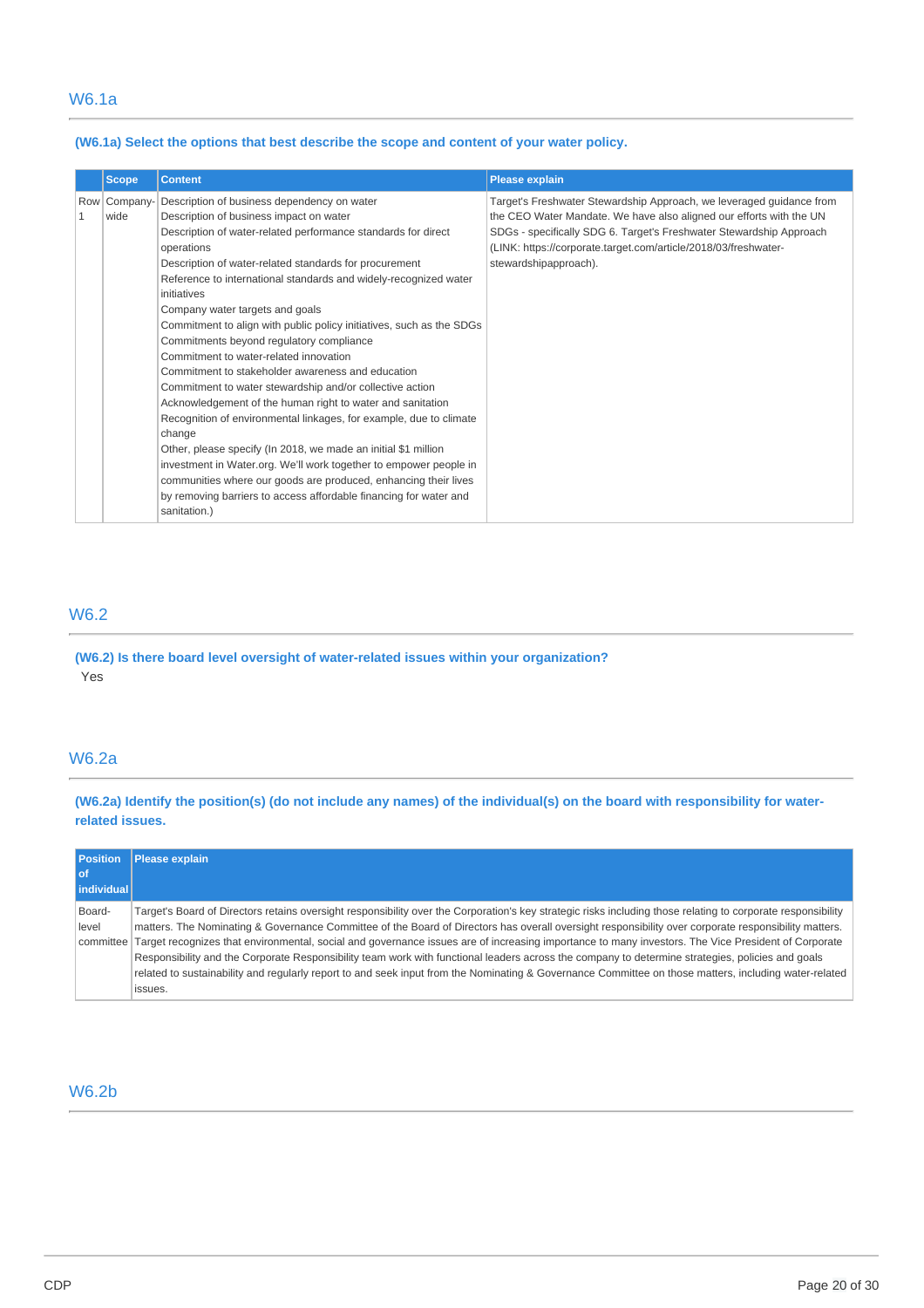**(W6.2b) Provide further details on the board's oversight of water-related issues.** 

| a<br><i>item</i> | <b>Frequency</b><br>that water-<br>related<br>issues are<br>scheduled<br>agenda | <b>Governance</b><br>mechanisms<br>into which<br>water-related<br>issues are<br>integrated                                                                                                                                                                                        | <b>Please explain</b>                                                                                                                                                                                                                                                                                                                                                                                                                                                                                                                                                                                                                                                                |
|------------------|---------------------------------------------------------------------------------|-----------------------------------------------------------------------------------------------------------------------------------------------------------------------------------------------------------------------------------------------------------------------------------|--------------------------------------------------------------------------------------------------------------------------------------------------------------------------------------------------------------------------------------------------------------------------------------------------------------------------------------------------------------------------------------------------------------------------------------------------------------------------------------------------------------------------------------------------------------------------------------------------------------------------------------------------------------------------------------|
| 1<br>some        | Row Scheduled -<br>meetings                                                     | Monitoring<br>implementation<br>and<br>performance<br>Reviewing and<br>guiding major<br>plans of action<br>Reviewing and<br>guiding risk<br>management<br>policies<br>Reviewing and<br>guiding<br>strategy<br>Reviewing and<br>guiding<br>corporate<br>responsibility<br>strategy | The Board of Directors' review of environmental and social topics is obtained through the updates it receives from the<br>Nominating and Governance Committee. The Nominating and Governance Committee reviews environmental and social topics<br>at least semi-annually. This happens independently of our financial reporting process, which includes economic topics, and is<br>overseen throughout the year by the Audit and Finance Committee, which provides regular reports to the Board of Directors.<br>Target's Vice President of Corporate Responsibility presents to the Nominating and Governance Committee semiannually on<br>corporate responsibility related topics. |

# W6.3

**(W6.3) Provide the highest management-level position(s) or committee(s) with responsibility for water-related issues (do not include the names of individuals).** 

# **Name of the position(s) and/or committee(s)**

Chief Sustainability Officer (CSO)

### **Responsibility**

Both assessing and managing water-related risks and opportunities

### **Frequency of reporting to the board on water-related issues**

As important matters arise

### **Please explain**

The Vice President of Corporate Responsibility oversees corporate responsibility across Target. This role reports to the Executive Vice President and Chief Marketing Officer at Target.

# W6.5

**(W6.5) Do you engage in activities that could either directly or indirectly influence public policy on water through any of the following?** 

Yes, other

## W6.5a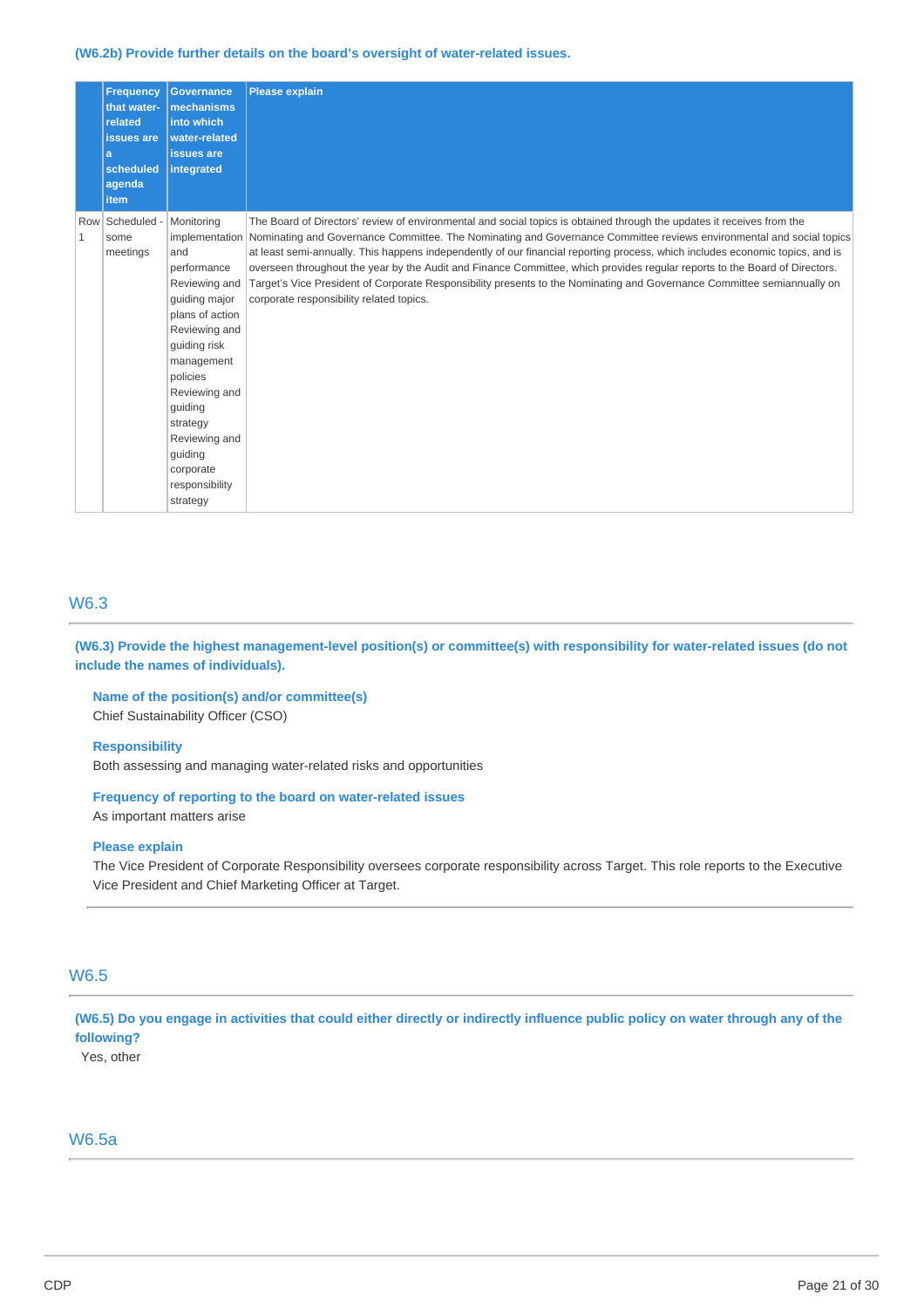### **(W6.5a) What processes do you have in place to ensure that all of your direct and indirect activities seeking to influence policy are consistent with your water policy/water commitments?**

In 2017, we collaborated with World Wildlife Fund (WWF) on a water risk assessment of our water reduction efforts across our supply chain, stores and distribution centers. As a result, in early 2018 we announced a holistic approach to freshwater stewardship that acknowledges water as part of a bigger global system linked to other megatrends such as climate change, rapid urbanization and population growth. Target's Water cross-functional team worked closely with our Government Affairs staff to ensure they were briefed and understand the new Freshwater approach as it relates to policy.

We are collaborating with NGOs, including WWF, to further our water stewardship efforts. We are testing the ability to scale local supply chain efforts through joint work on textiles in China's Taihu basin. In 2018, we also joined Ceres' Connect the Drops campaign as part of our commitment to advancing water solutions that sustainably manage California's stressed water supplies.

Target recently joined the Zero Discharge of Hazardous Chemicals (ZDHC) organization, and we plan to use its wastewater guidelines for our 2025 manufacturing goal for water. The guidelines were designed to help companies reduce unwanted chemicals in manufacturing and prevent them from being discharged in wastewater and impacting surrounding communities.

### W6.6

**(W6.6) Did your organization include information about its response to water-related risks in its most recent mainstream financial report?** 

No, and we have no plans to do so

# W7. Business strategy

### W7.1

**(W7.1) Are water-related issues integrated into any aspects of your long-term strategic business plan, and if so how?** 

|                                                      | Are water-related issues<br>integrated?                                                                  | Long-<br>term time<br>horizon<br>(years) | <b>Please explain</b>                                                                                                                                                                                                                                                                                                      |
|------------------------------------------------------|----------------------------------------------------------------------------------------------------------|------------------------------------------|----------------------------------------------------------------------------------------------------------------------------------------------------------------------------------------------------------------------------------------------------------------------------------------------------------------------------|
| Long-term<br>business<br>objectives                  | Yes, water-related issues are<br>integrated                                                              | $5 - 10$                                 | The water risk assessment has underscored the importance of contextualizing publicly stated goals so<br>that resources and focus are on basins with the greatest risk. As significant growth or change in the<br>business occurs, Target will revisit its risk assessment to ensure it remains relevant and comprehensive. |
| Strategy for<br>achieving<br>long-term<br>objectives | Yes, water-related issues are<br>integrated                                                              | $5 - 10$                                 | The water risk assessment has underscored the importance of contextualizing publicly stated goals so<br>that resources and focus are on basins with the greatest risk. As significant growth or change in the<br>business occurs, Target will revisit its risk assessment to ensure it remains relevant and comprehensive  |
| Financial<br>planning                                | No, water-related issues were<br>reviewed but not considered<br>as strategically<br>relevant/significant | $5 - 10$                                 | Target has a long range plan process that takes into account financial forecasts of water prices and<br>investments.                                                                                                                                                                                                       |

### W7.2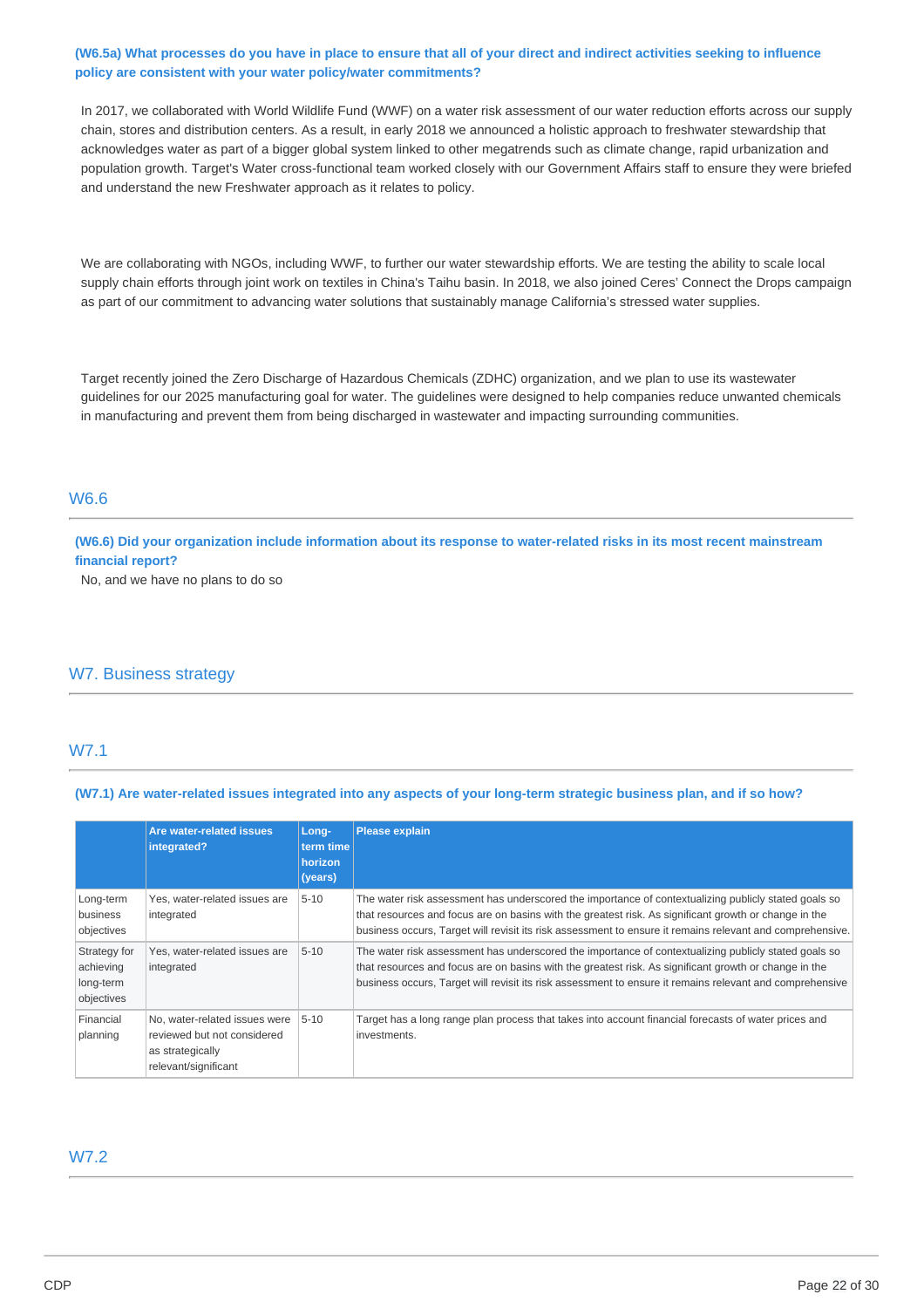**(W7.2) What is the trend in your organization's water-related capital expenditure (CAPEX) and operating expenditure (OPEX) for the reporting year, and the anticipated trend for the next reporting year?** 

**Row 1** 

**Water-related CAPEX (+/- % change) Anticipated forward trend for CAPEX (+/- % change) Water-related OPEX (+/- % change) Anticipated forward trend for OPEX (+/- % change) Please explain** 

# W7.3

### **(W7.3) Does your organization use climate-related scenario analysis to inform its business strategy?**

|         | Use of<br>climate-   | Comment                                                                                                                                                                                                                                                                                                                                                                                                                                                                                                                                                                                                                                                                                                                                                                                                                                                                                                                                                                                                                                                |
|---------|----------------------|--------------------------------------------------------------------------------------------------------------------------------------------------------------------------------------------------------------------------------------------------------------------------------------------------------------------------------------------------------------------------------------------------------------------------------------------------------------------------------------------------------------------------------------------------------------------------------------------------------------------------------------------------------------------------------------------------------------------------------------------------------------------------------------------------------------------------------------------------------------------------------------------------------------------------------------------------------------------------------------------------------------------------------------------------------|
|         | related              |                                                                                                                                                                                                                                                                                                                                                                                                                                                                                                                                                                                                                                                                                                                                                                                                                                                                                                                                                                                                                                                        |
|         | scenario<br>analysis |                                                                                                                                                                                                                                                                                                                                                                                                                                                                                                                                                                                                                                                                                                                                                                                                                                                                                                                                                                                                                                                        |
| Row Yes |                      | We are exploring connections between water and climate (ie, mitigation, adaptation) and are considering the role water stewardship can play in<br>long-term business resilience. Greenhouse gas (GHG) emission reductions from operations are the primary climate-related driver for changing<br>short-term strategy. Reputational and potential regulatory/financial impacts have also influenced short term strategy. We recognize the long-term<br>impacts climate change and carbon regulations have on our business. The tools prepare us to address changes in extreme weather events<br>associated with climate change. We now examine environmental impacts embedded within our supply chain to understand our exposure to climate<br>change. In 2017, we introduced a new climate policy and goals to guide progress and in early 2019 updated our carbon-reduction goals to<br>encompass Scope 3 emissions. We will reduce our greenhouse gas footprint and work with stakeholders to accelerate the transition to a low-<br>carbon economy. |

# W7.3a

**(W7.3a) Has your organization identified any water-related outcomes from your climate-related scenario analysis?**  Yes

# W7.3b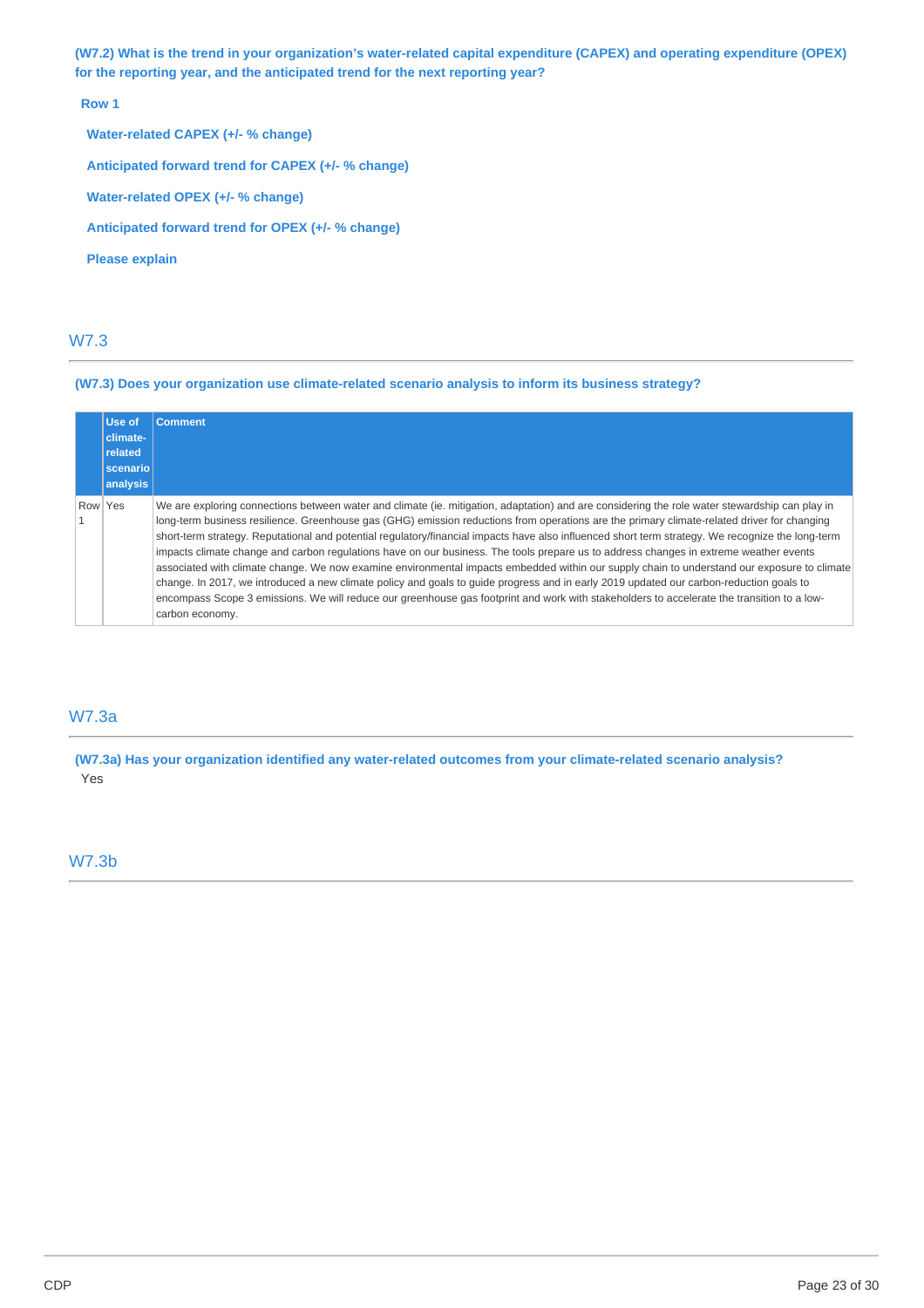### **(W7.3b) What water-related outcomes were identified from the use of climate-related scenario analysis, and what was your organization's response?**

| <b>Climate-</b><br>related<br>scenario(s)                                                           | Description of possible water-related outcomes                                                                                                                                                                                                                                                                                                                                                                                                                                                                                                                                                                                                                                                                                                                                                                                                                                                                                                                                                                                                                                                                                                                                                                                                                                                                                                                                                                                                                                          | <b>Company response to possible water-related outcomes</b>                                                                                                                                                                                                                                                                                                                                                                                                                                                                                                                                                                                                                                                                                                                                                                                                                                                                                                                                                                                                                                                                                                                                                                                                                                                                                                                                                                                                                                                                                                                                     |
|-----------------------------------------------------------------------------------------------------|-----------------------------------------------------------------------------------------------------------------------------------------------------------------------------------------------------------------------------------------------------------------------------------------------------------------------------------------------------------------------------------------------------------------------------------------------------------------------------------------------------------------------------------------------------------------------------------------------------------------------------------------------------------------------------------------------------------------------------------------------------------------------------------------------------------------------------------------------------------------------------------------------------------------------------------------------------------------------------------------------------------------------------------------------------------------------------------------------------------------------------------------------------------------------------------------------------------------------------------------------------------------------------------------------------------------------------------------------------------------------------------------------------------------------------------------------------------------------------------------|------------------------------------------------------------------------------------------------------------------------------------------------------------------------------------------------------------------------------------------------------------------------------------------------------------------------------------------------------------------------------------------------------------------------------------------------------------------------------------------------------------------------------------------------------------------------------------------------------------------------------------------------------------------------------------------------------------------------------------------------------------------------------------------------------------------------------------------------------------------------------------------------------------------------------------------------------------------------------------------------------------------------------------------------------------------------------------------------------------------------------------------------------------------------------------------------------------------------------------------------------------------------------------------------------------------------------------------------------------------------------------------------------------------------------------------------------------------------------------------------------------------------------------------------------------------------------------------------|
| Row Other,<br>1<br>please<br>specify<br>(RCP 4.5,<br><b>RCP 8.5.</b><br>SSP <sub>2</sub> .<br>SSP3) | As part of our scenario analysis for climate-related whole business<br>impacts, we used the WRI Aqueduct tool to highlight water-related<br>risks and opportunities. The WRI Aqueduct tool generates<br>projections for future water stress, seasonal water variability, water<br>supply and water demand, which are informed by two different<br>climate-related scenarios, RCP 4.5 and RCP 8.5, and two shared<br>socioeconomic pathways, SSP2 and SSP3. For our top five<br>geographical markets (based on revenue), we reviewed and<br>analyzed the above indicators against two pathways (BAU and<br>optimistic) and two time scales (to 2020 and to 2040). We also<br>analyzed locations that are integral to our supply chain to<br>understand how the raw materials in our products might be affected.<br>e.g. the risk of water stress in cotton-producing regions of Texas.<br>The outcomes vary depending on the level of optimism assigned to<br>them, as well as the time scale. Results of our analysis reveal, for<br>example, changes in water stress southern US states under<br>business-as-usual and optimistic conditions to 2040. Outcomes<br>could impact Target in a variety of ways. In areas prone to drought,<br>for example, water use restrictions could impact the whole of<br>Target's value chain from raw material production, to operational<br>facilities, to downstream use of products that require water, e.g.<br>shampoo, laundry detergent, etc. | Both the BAU and optimistic scenarios revealed water-related risks for our<br>operations and supply chain. We recognize the tension between<br>protecting this critical natural resource and needing it to operate our<br>business. To address this, Target has established a water-related goal of<br>an absolute water reduction by 15 percent in stores, distribution centers<br>and headquarters locations by 2025. Additionally, created in partnership<br>with World Wildlife Fund (WWF), our freshwater stewardship framework<br>takes a holistic approach by incorporating our existing water management<br>aspirations as well as our work in climate change, chemicals management<br>and sustainable resource use. We are working to address the impacts of<br>growing the raw materials we need to produce products, from grocery<br>items to cotton fibers. One such effort is our strategic partnership with the<br>Better Cotton Initiative (BCI). BCI Farmers are trained to use water<br>efficiently and reduce their use of the most harmful chemicals. We joined<br>the ZDHC Roadmap to Zero Programme and plan to use its wastewater<br>guidelines as we set our 2025 manufacturing water goal. Across our<br>stores, distribution centers and headquarters, we are addressing water<br>scarcity, water quality compliance and storm water flows. In 2018, we<br>scaled up our irrigation efficiency program, optimizing irrigation systems at<br>an additional 100 stores. With 270 total systems in place at year end, we<br>saved more than 40 million gallons of water. |

# W7.4

**(W7.4) Does your company use an internal price on water?** 

#### **Row 1**

### **Does your company use an internal price on water?**

No, but we are currently exploring water valuation practices

#### **Please explain**

Target is working to better understand the true cost of water and will be looking at its impact on our business.

# W8. Targets

W8.1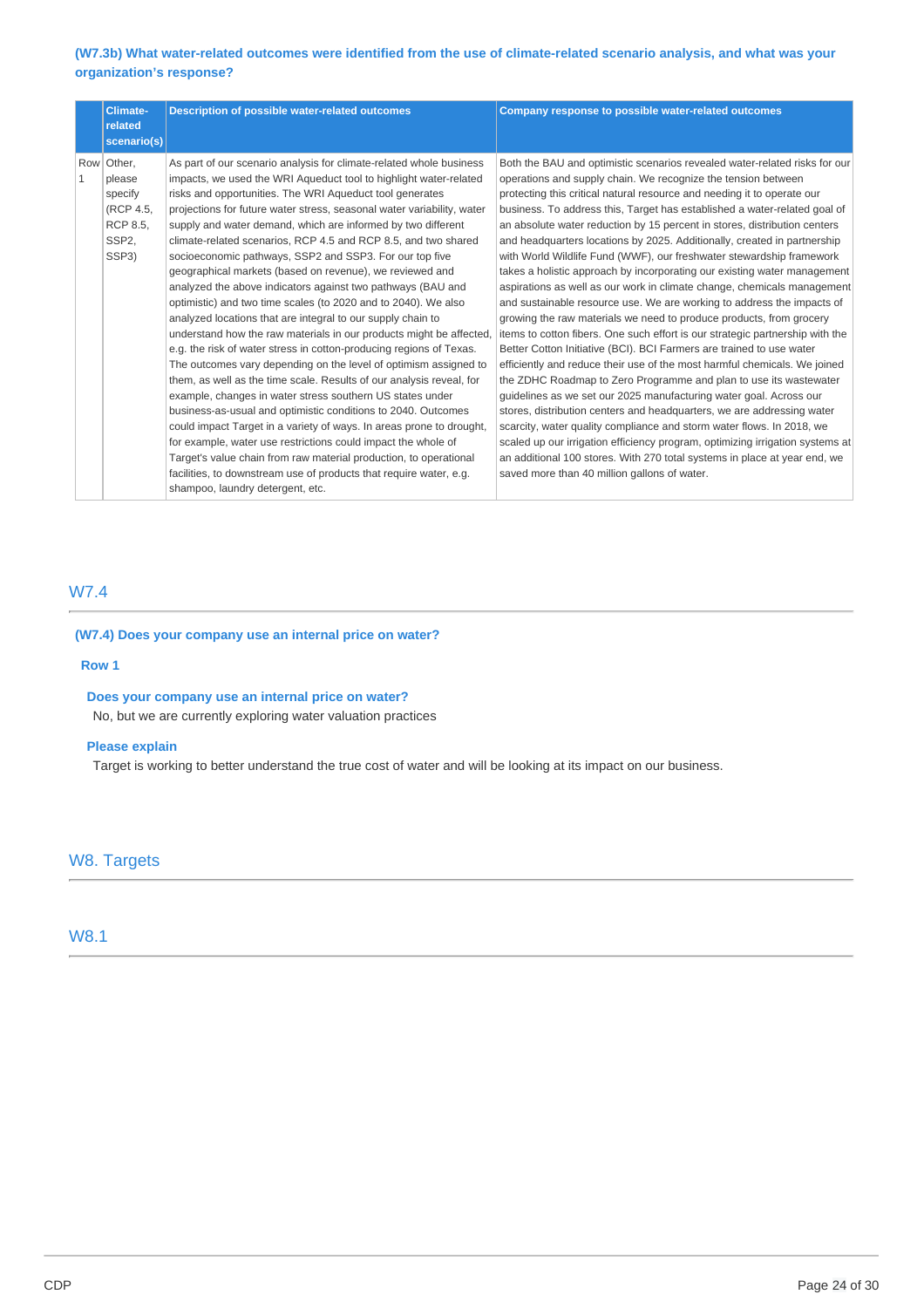#### **(W8.1) Describe your approach to setting and monitoring water-related targets and/or goals.**

| <b>Levels</b><br>for<br>targets<br>and/or<br>goals | at<br>corporate<br><b>level</b> | Monitoring Approach to setting and monitoring targets and/or goals                                                                      |
|----------------------------------------------------|---------------------------------|-----------------------------------------------------------------------------------------------------------------------------------------|
| Row Company-                                       | Targets are                     | Target launched our corporate Freshwater Stewardship Approach in March 2018. (LINK: https://corporate.target.com/corporate-             |
| wide                                               | monitored                       | responsibility/planet/water) We have focused our efforts and set initial goals in four key areas where we can make the most impact:     |
| targets                                            | at the                          | 1. Raw Materials: Our water footprint starts with growing the raw materials needed to produce our products, such as food and fiber,     |
| and goals                                          | corporate                       | so we are working to better understand our basin-level impacts to prioritize our responses. 2. Manufacturing: Working in our areas of   |
| <b>Business</b>                                    | level                           | greatest impact, we'll enable our owned-brand manufacturers to do more with less water where local conditions demand, and aim for       |
| level                                              | Goals are                       | net-positive water quality outcomes in priority watersheds for people and nature. 3. Direct Operations: Across our stores, distribution |
| specific                                           | monitored                       | centers and headquarters locations, we are taking action to reduce water scarcity, improve water quality outcomes and manage            |
| targets                                            | at the                          | stormwater flows. 4. Beyond the Fenceline: We'll work with others around the world to encourage progress in the areas above and         |
| and/or                                             | corporate                       | beyond our own business and operations, through cross-sector partnerships, team member engagement, philanthropic investments            |
| goals                                              | level                           | and more. We are now working thoughtfully on ensuring we have good monitoring in place to track progress on the goals that have         |
|                                                    |                                 | been set.                                                                                                                               |

### W8.1a

**(W8.1a) Provide details of your water targets that are monitored at the corporate level, and the progress made.** 

**Target reference number**  Target 1

**Category of target**  Water withdrawals

**Level**  Site/facility

**Primary motivation** 

Water stewardship

### **Description of target**

By 2025: absolute water reduction by 15 percent in stores, distribution centers, and headquarters locations

#### **Quantitative metric**

% reduction in total water withdrawals

**Baseline year**  2010

**Start year**  2017

**Target year**  2025

**% achieved**  13.5

#### **Please explain**

For our U.S. direct operations, including stores, distribution centers, and headquarters locations, we are taking action to reduce water scarcity, improve water quality outcomes and manage stormwater flows. It is important work that will help ensure the communities where we do business have clean, safe water for generations to come. We have implemented different programs across our operations, including retrofitting restrooms with more efficient fixtures, incorporating native landscaping, and optimizing irrigation systems through an irrigation efficiency program. We saved more than 40 million gallons in 2018 by optimizing the irrigation systems at 270 stores since 2016. This work won Target the 2018 Irrigation Association Vanguard Award for innovation. We have made significant progress while also helping lead the rest of the retail industry in this space. In 2018, we used 2,934,365,882 gallons. This equates to a 13.5% reduction from our 2010 usage baseline.

**Target reference number**  Target 2

**Category of target**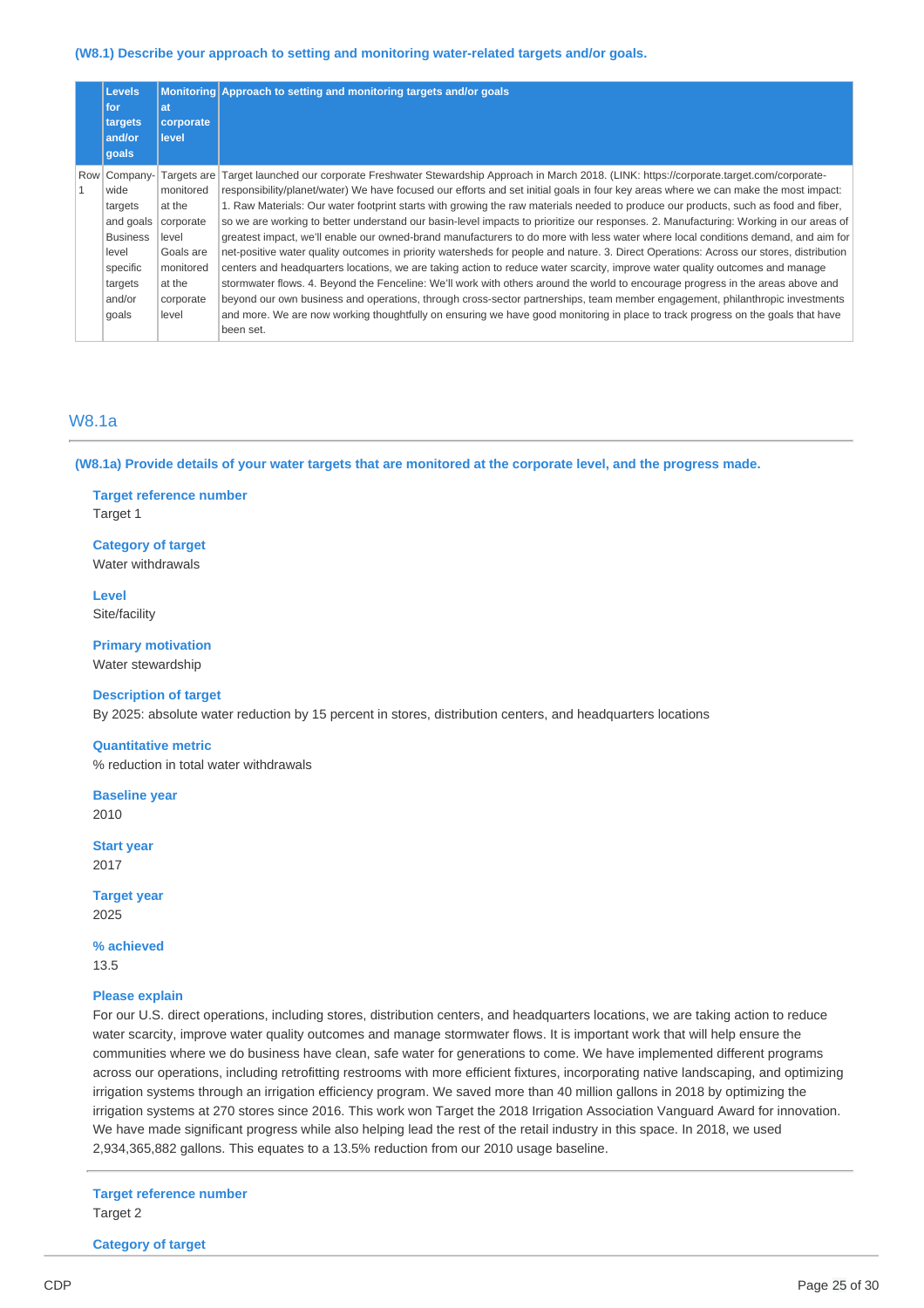Other, please specify (Increase procurement of sustainable raw materials)

**Level**  Business activity

**Primary motivation**  Water stewardship

#### **Description of target**

By 2022, we will source 100 percent sustainable cotton for our owned-brand and exclusive national-brand products.

#### **Quantitative metric**

Other, please specify (% increase in procurement of cert. crops)

**Baseline year**  2018

**Start year**  2018

**Target year**  2022

**% achieved** 

### **Please explain**

Based on a survey of our business partners, in 2018, we sourced 22,592 metric tonnes of cotton as Better Cotton and at least 4,600 metric tonnes of cotton grown in the U.S. by Cotton LEADS producers.

### **Target reference number**

Target 3

**Category of target**  Water use efficiency

**Level**  Business activity

**Primary motivation**  Water stewardship

# **Description of target**

By 2022, we will improve water efficiency in textile dyeing and finishing factories located in priority watersheds by 15 percent.

**Quantitative metric**  % reduction in total water withdrawals

**Baseline year**  2018

**Start year**  2018

**Target year**  2022

**% achieved**  16

### **Please explain**

The 23 facilities participating in the Vietnam Improvement Project achieved a 16 percent reduction in water consumption in 2018 from a 2017 baseline.

### **Target reference number**

Target 4

### **Category of target**

Other, please specify (Design principles for increased H20 eff.)

**Level**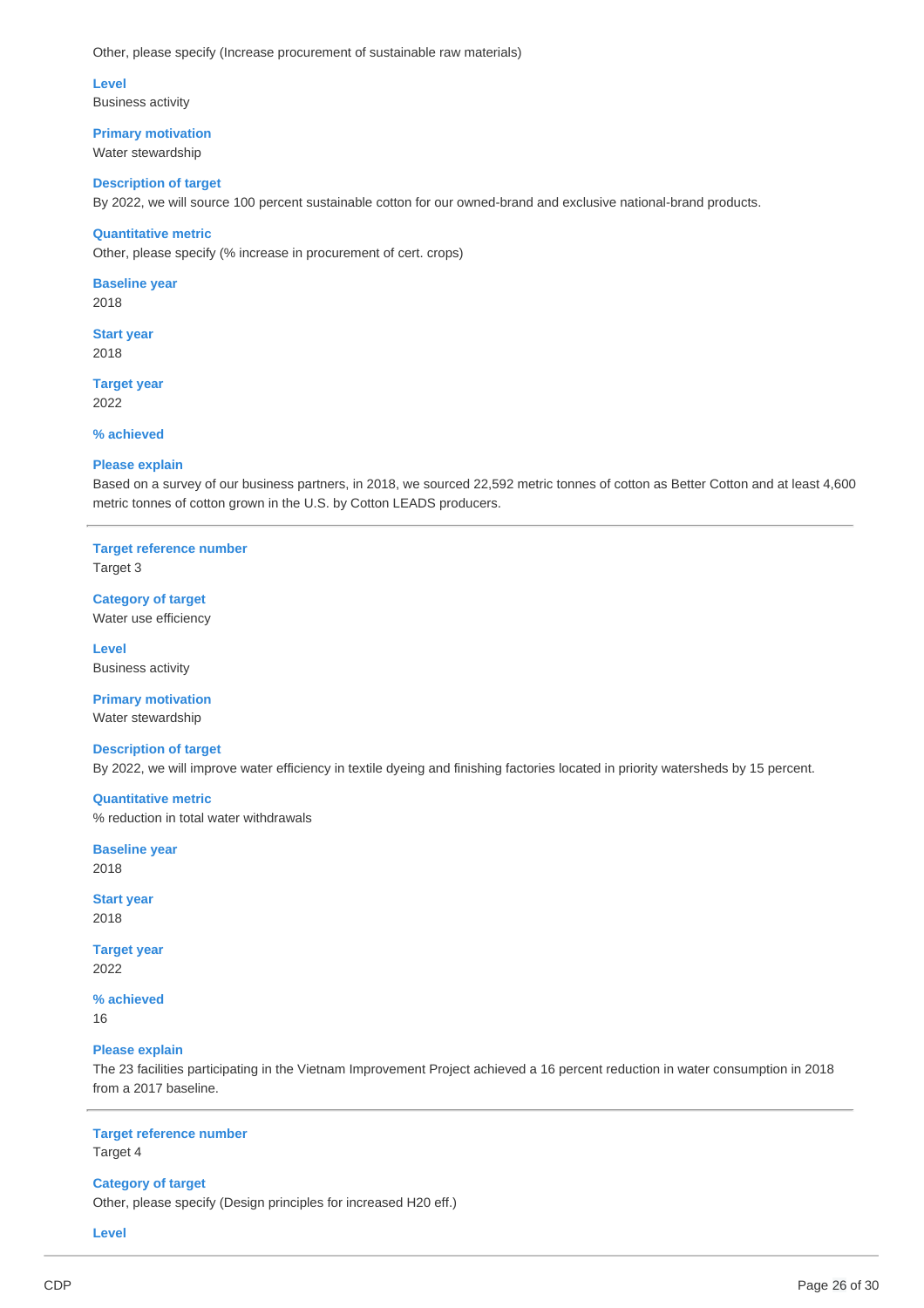Business activity

### **Primary motivation**  Water stewardship

### **Description of target**

By 2025, we will design 100 percent of garment-washed owned-brand apparel utilizing water-saving design principles. Quantitative Metric - percentage of garment-washed owned-brand apparel using water-saving design principles

### **Quantitative metric**

Other, please specify (See Description of Target field)

### **Baseline year**

2018

**Start year**  2018

**Target year**  2025

### **% achieved**

36

### **Please explain**

We continue to work toward establishing a baseline for denim items but realized an increase in non-denim items in 2018 – to 36% of washed non-denim SKUs, up from about 14% of non-denim items washed using water saving design principles in 2017.

W8.1b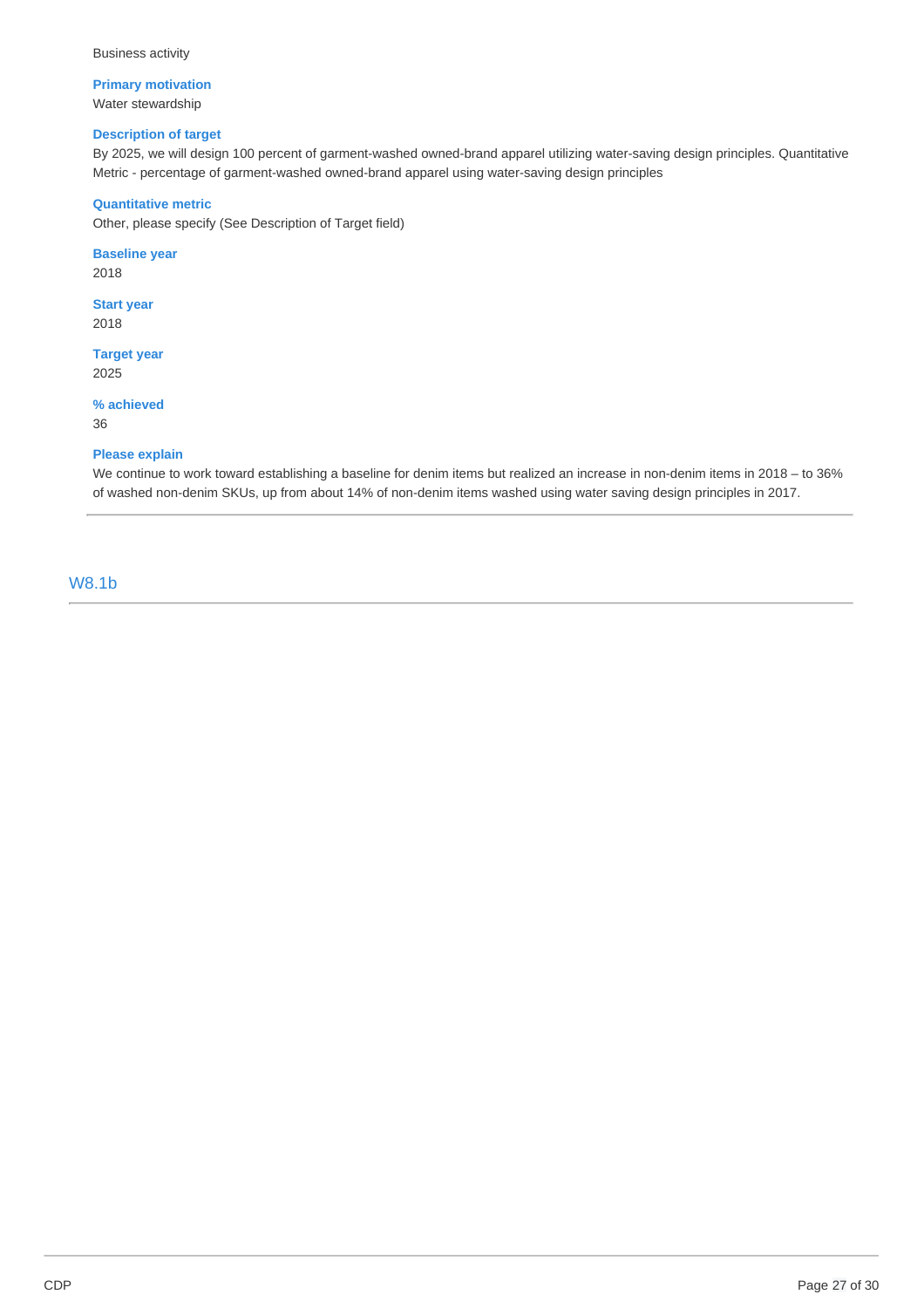#### **(W8.1b) Provide details of your water goal(s) that are monitored at the corporate level and the progress made.**

### **Goal**

Other, please specify (Understand our position on water quality)

#### **Level**

Company-wide

#### **Motivation**

Commitment to the UN Sustainable Development Goals

#### **Description of goal**

Over the next 24 months, we'll seek to understand Target's position on water quality within our U.S. building operations.

**Baseline year**  2017

**Start year**  2017

**End year**  2019

#### **Progress**

This is an exciting time for Target, as we have set and announced our first water quality goal for direct operations. We are leveraging our internal Water Council cross-functional team, established in 2016, to look at water quality within our U.S. building operations. As of 2018, we are conducting a study to understand the impact of stormwater runoff from our domestic operations on nearby waterbodies.

#### **Goal**

Other, please specify (Complying with ZDHC standards)

**Level**  Business activity

#### **Motivation**

Commitment to the UN Sustainable Development Goals

#### **Description of goal**

By 2025, all owned-brand apparel textile facilities comply with Zero Discharge of Hazardous Chemicals (ZDHC) Progressive level wastewater standard.

**Baseline year**  2018

**Start year**  2018

**End year**  2025

#### **Progress**

In early 2019 we met with our ZDHC partners to develop an implementation plan and roadmap to achieve this goal by 2025.

# W9. Linkages and trade-offs

# W9.1

**(W9.1) Has your organization identified any linkages or tradeoffs between water and other environmental issues in its direct operations and/or other parts of its value chain?**  Yes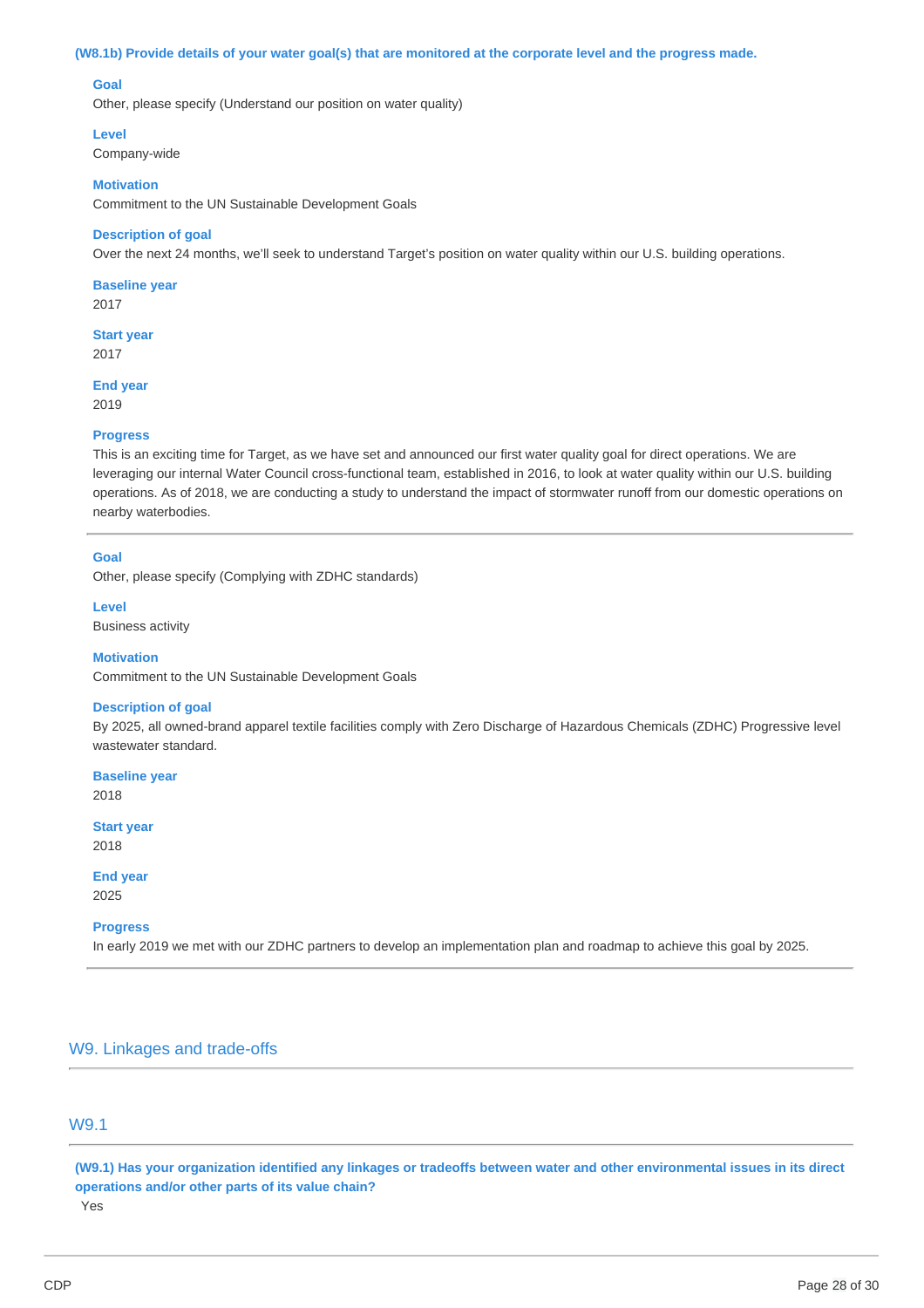**(W9.1a) Describe the linkages or tradeoffs and the related management policy or action.** 

**Linkage or tradeoff**  Linkage

**Type of linkage/tradeoff**  Environmental restoration

#### **Description of linkage/tradeoff**

Many of our stores are designed with storm water systems in the parking lot and grounds to collect and clean rainwater before it flows into the ground. We complement the native landscapes with features like rain gardens that naturally slow and clean storm water runoff and mitigate flooding.

#### **Policy or action**

Since 2015, Target has continued to work toward incorporating native landscaping in 75 percent of the landscape areas of all new U.S. stores.

**Linkage or tradeoff**  Linkage

#### **Type of linkage/tradeoff**

Decreased wastewater treatment

#### **Description of linkage/tradeoff**

One of our strategic mills in Vietnam uses a low-liquor dyeing machine which reduces production time significantly – by 72 percent. This in return reduces the energy use of the factory. Also, they adopt the reverse osmosis technology to recycle 64 percent of their wastewater every day. This decreases the loading of the wastewater treatment system.

#### **Policy or action**

Low liquor dyeing and reverse osmosis.

# W10. Verification

# W10.1

**(W10.1) Do you verify any other water information reported in your CDP disclosure (not already covered by W5.1d)?**  Yes

## W10.1a

#### **(W10.1a) Which data points within your CDP disclosure have been verified, and which standards were used?**

| <b>Disclosure</b><br>I module | Data verified                                                           | Verification standard Please explain |                                                       |
|-------------------------------|-------------------------------------------------------------------------|--------------------------------------|-------------------------------------------------------|
|                               | W1. Current state We verify Higg data for Tier 2 wet processing apparel | Other, please specify                | We verify Higg data for Tier 2 wet processing apparel |
|                               | textile mills.                                                          | (Higg)                               | textile mills.                                        |

### W11. Sign off